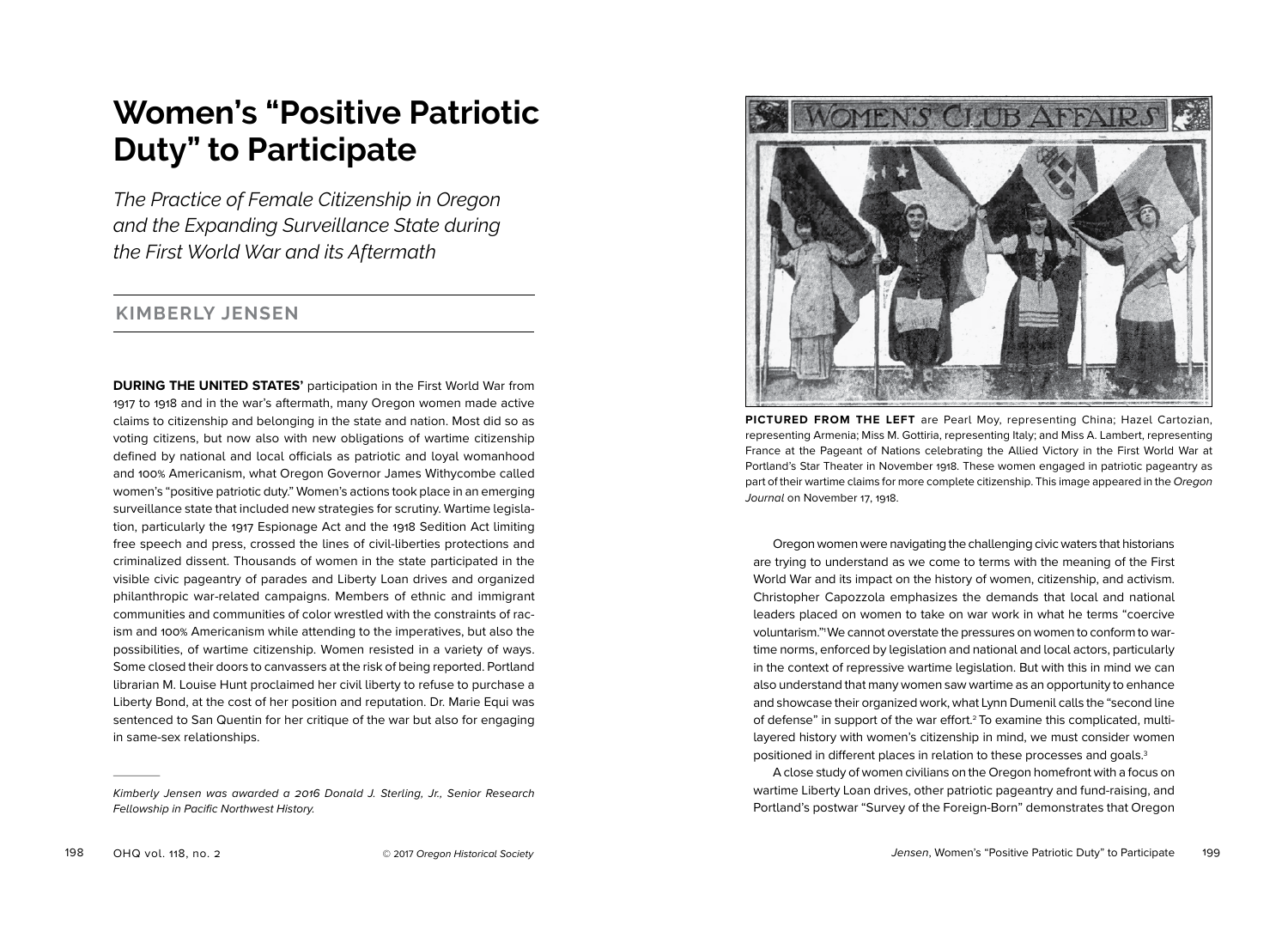women were active in shaping their responses to the new imperatives of wartime citizenship. Some Oregon women used products of the surveillance state, such as surveys and house-to-house canvassing, to investigate and police other women citizens and residents in an effort to claim a more complete citizenship. Some women resisted these programs and policing, and others reshaped them to suit their own goals.

During the war years and after, wartime fears and concerns of middle-class and elite, White Americans brought a renewed emphasis on the duties and obligations of citizenship: service to the state, and loyalty to the state's aims.4 Immigration and naturalization legislation defined the characteristics that made a "true" citizen by linking Whiteness and heterosexual marriage to the "qualities" of a good citizen, and brought particular scrutiny of women of color and women suspected of prostitution.5Advocates for more complete citizenship for women and Americans of color emphasized the political rights of voting and office-holding. Wage-earning working-class Americans and their supporters advocated for a more complete economic citizenship through maximum-hour and minimum-wage legislation, and through laws and policies for healthier workplaces. Others advocated radical economic and social revolution. Some activists emphasized a participatory social citizenship to reform community life and to promote social justice and equality before the law.<sup>6</sup>

Other Americans wished to compress and isolate citizenship into a movement for the restriction and assimilation of immigrants in "Americanization" campaigns throughout this period; members of immigrant communities and reformers responded in various ways. Government and civic leaders during the war years and after defined the practice of citizenship as unquestioning loyalty to the government and its goals, action they claimed was vital to national security, and continued to frame a series of postwar crises that required similar civic practices. They voiced fears of political and labor radicalism in response to the growth of the Industrial Workers of the World (IWW or Wobblies), Socialism, and the Russian Revolution abroad and "Red Scare" at home, and they often associated migrants with such movements. The nativist and restrictive Immigration Acts of 1917 and 1924, which established entry quotas, were a major result and accompanied the continued exclusion of many Asian Americans. Two Supreme Court cases, including the 1923 Oregon case of Punjabi immigrant Bhagat Singh Thind, declared that Japanese and East Indian immigrants were not "White" and therefore were ineligible for citizenship. A movement to exclude Mexican immigrants based on the same principles paralleled these developments. The Oregon legislature passed an Alien Land Act in 1923 to prevent those residents who were ineligible for citizenship, such as first-generation Japanese Americans, from owning land. Oregon voters approved a Compulsory School Bill in 1922, backed by anti-Catholic and Ku Klux Klan forces, but the Oregon Supreme Court overturned the law in 1925.7

We can collect Oregon women's claims to the obligations and rights of citizenship in this particular historic context into three main conceptual threads: the *status* of citizenship, the *practice* of citizenship, and the citizenship of *shared experience.* Women did not achieve full equality in these three arenas, but their wartime actions compose an important chapter in the history of women's civil-rights and civil-liberties activism. Ruth Lister, a feminist social policy scholar, invites us to consider that citizenship is always more than "a set of legal rules governing the relationship between the individual and the state" defined by those in authority. Citizenship is a constantly evolving "set of social relationships" defining the complicated interactions among individuals, communities, and the state.<sup>8</sup> It is the result of people as active agents working within social and cultural relations of power. Lister suggests categories to differentiate two important elements of citizenship: the status of citizenship and the practice or performance of citizenship. Most Oregon women achieved the *status* of voting citizens in 1912, for example, but some women, including first-generation Asian American women and some Native American women, were still excluded by federal law from that status of citizenship through the war years and beyond. Oregon women were limited in their civic status as jurors until 1921, with some restrictions that continued until World War II. The Federal Expatriation Act of 1907 decreed that married women took on the citizenship of their husbands, which meant that women who were U.S. citizens who married non-citizen men lost their U.S. citizenship status. The Cable Act of 1922 began to address these barriers to women's full citizenship.9 During the World War I years and after, the public performance of absolute loyalty in programs such as the Liberty Loan drives exemplified the *practice* of citizenship requiring adherence to the behavior of patriotic motherhood and womanhood.10 Citizenship was not merely a status but also a set of practices that needed to be engaged in and proved again and again, and those who demonstrated their loyalty might make a stronger claim to citizenship status. Some women in this study envisioned citizenship as what Ernest Gellner later defined as the citizenship of shared experiences, ideas, "associations and ways of behaving and communicating," and shared concepts of "mutual rights and duties to each other" based on membership in a community — what other scholars have termed "social citizenship." Some clubwomen hoped that their wartime work would demonstrate the *citizenship of shared experience* with their male counterparts. And some women from ethnic communities and communities of color hoped that this shared experience would bridge the civic divide between themselves and other women citizens.<sup>11</sup>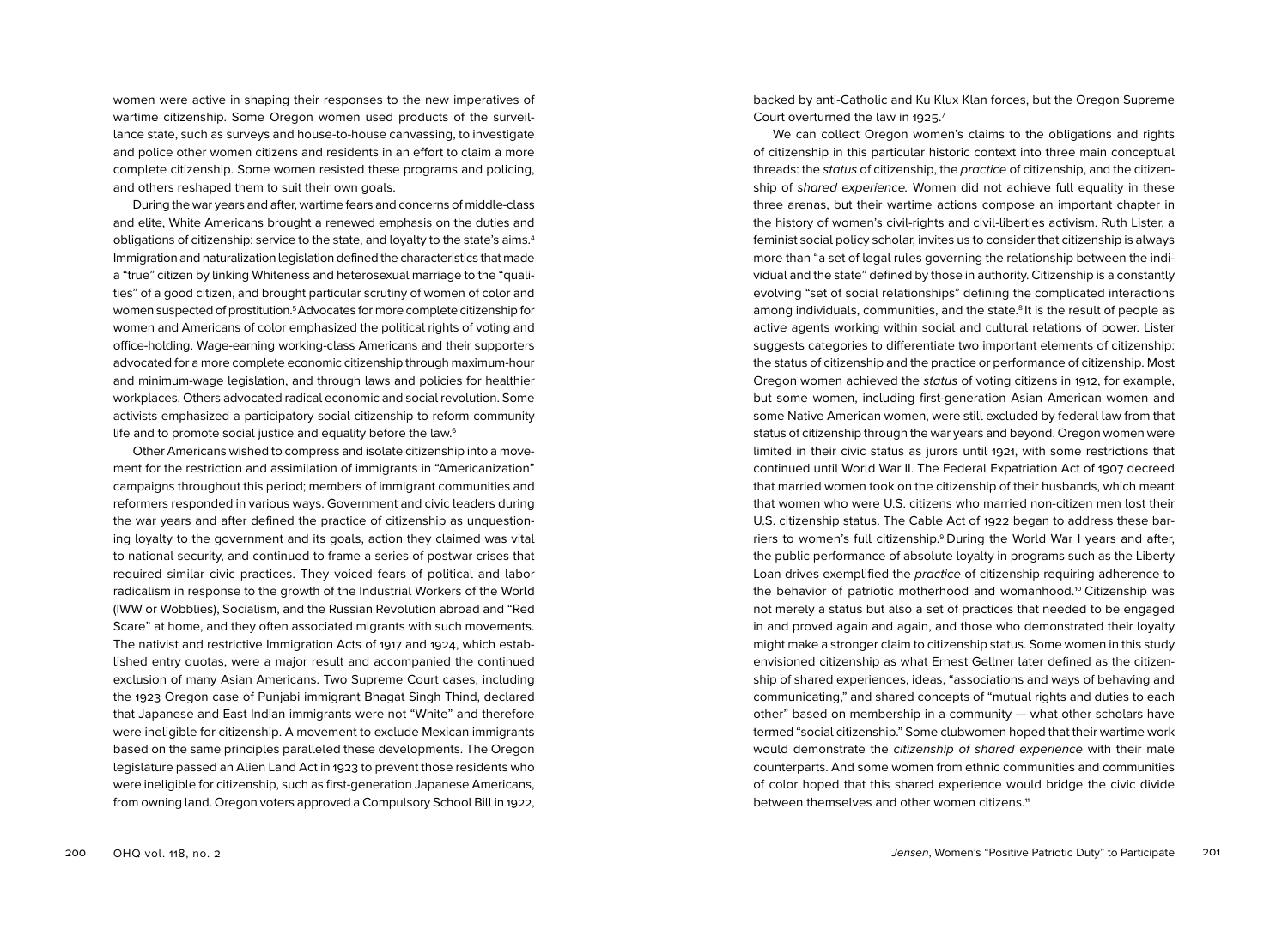

suggests, U.S. officials encouraged residents from all nations to demonstrate their loyalty by purchasing war bonds. Some women in immigrant communities supported Liberty Loan drives as a way to demonstrate their claims to more complete citizenship.

its aftermath, there were more agents of surveillance in American life than ever before, enforcing the sanctioned practices and performances of citizenship. These included the Bureau of Investigation in the Justice Department (soon to be known as the F.B.I.); the Secret Service (part of the Treasury Department); the Post Office and postal employees throughout the nation authorized to inspect the mail and to register and observe enemy aliens; the Army's Military Intelligence Division; local police forces augmented by wartime "vigilance" organizations of civilians such as the American Protective League, Home Guards, and The Vigilantes; and private forces such as the Pinkertons and the Burns Detective Agencies called on to quell strikes, challenge public demonstrations, and enforce draft laws. Members of Social Hygiene and other voluntary organizations policed sexuality and sexual expression based on

During the World War and

Progressive Era practices of private surveillance.<sup>12</sup>

Oregonians arguably experienced more surveillance than residents of many other states in the nation during these years. Prohibition began in the state in 1914, six years before the national ban on alcohol took effect. District Attorneys had state funds for undercover work in counties to root out alcohol sale and consumption, and enforcers could look beyond noncompliance with prohibition in their investigations. The Multnomah Guard, forerunner of the State Police, came to the Oregon scene earlier than similar groups in other states.<sup>13</sup> During and after the war, Oregon had a nationally recognized system for detaining women suspected of venereal disease without due process.

Local agencies regularly worked with state and federal agencies, including the Department of Justice, the office of the U.S. Attorney, and the Military Intelligence Branch of the U.S. Army. Labor radicalism and support for the IWW focused local and federal resources on Oregon during the war and in the postwar "Red Scare."14 Portland's Marie Equi was surveilled intensively through Bureau of Investigation wiretaps and by undercover agents.15 It was in this context that Oregon women made their claims to wartime and postwar citizenship — some using the new tools of state scrutiny and some resisting those tools and their implications for civil liberties.

**DURING THE WORLD WAR, Liberty Loan campaigns, like other homefront** registrations and drives, emphasized the obligations and practice of citizenship by making it an intensely public performance and a matter for community scrutiny. Members of President Woodrow Wilson's administration, led by Treasury Secretary William Gibbs McAdoo, needed to finance the nation's participation in the war but were unwilling to disclose its real costs. Administrators chose instead to "mobilize emotions" with a series of four Liberty Loan and one Victory Loan campaigns during and immediately after the war. Residents purchased government bonds with at least a 10 percent down payment, and the federal government pledged to repay the "loan" with below market interest after the war. In McAdoo's words, the Wilson administration "capitalized [monetized] the profound impulse called patriotism."<sup>6</sup> What followed was an increasingly brutal public propaganda campaign to persuade Americans to purchase millions of dollars of bonds again and again with posters, speakers, rallies, public shaming, intimidation, surveillance, and violence. The Liberty Loan campaigns became powerful tools to craft a wartime civic message. Citizenship, now called 100% Americanism, required everyone, immigrant and native-born, wealthy and poor alike, regardless of gender, to demonstrate loyalty by purchasing bonds and by policing everyone else to assure compliance. The federal government reached into homes, rooming houses, and apartments by mobilizing local residents, especially women, as canvassers and agents of these new civic imperatives in the practice of citizenship.

The participation of women in Oregon and the nation was vital to the success of wartime and postwar Liberty Loan drives. The Wilson administration harnessed the power of women and their organizations to assist with loan campaigns by creating the National Woman's Liberty Loan Committee (NWLLC) in May 1917, just over a month after the United States entered the conflict. The organization was in force until the final Victory Loan drive ended in spring 1919. Headed by Eleanor Wilson McAdoo, daughter of the president and wife of the secretary of the treasury, the NWLLC was housed in the Treasury Department. National NWLLC leaders connected with established women's organizations in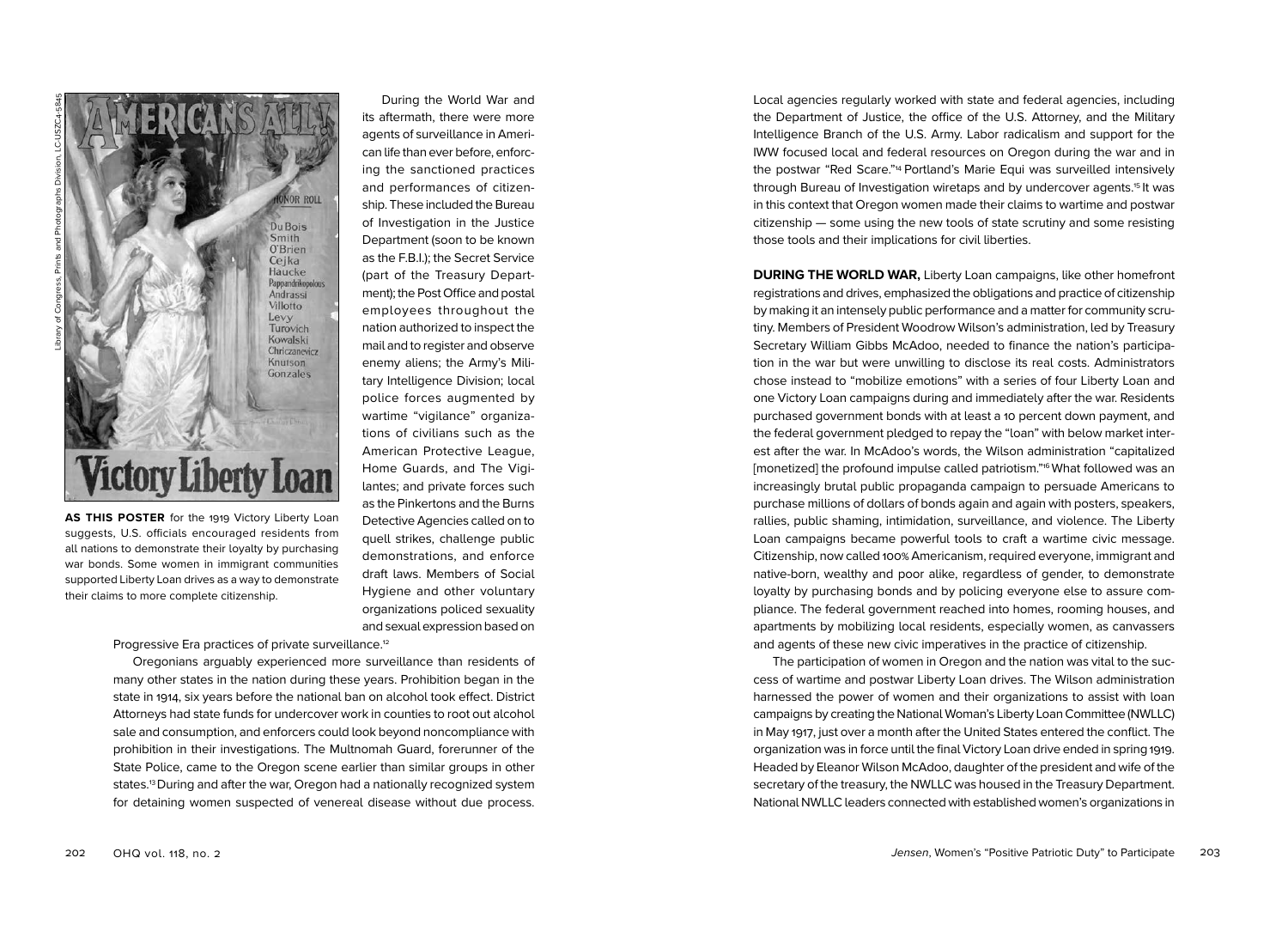the states to administer local efforts and worked with male state, county, and city committees already in place.17Clubwoman and suffragist Sarah A. Evans chaired all of the Oregon Woman's Liberty Loan drives, with local, city, and county women working under her direction. The Oregon State Federation of Women's Clubs, the umbrella organization of the state's White women's clubs that Evans had chaired from 1905 to 1915, was part of the NWLLC Advisory Board. Evans attended the national NWLLC conference in Chicago in July 1918 to represent the state and report on state activities. Oregon Liberty Loan director Edward Cookingham appointed Evans to the state Liberty Loan executive board and instructed county chairs to include women "wherever they can be used to the best advantage."18

The Liberty and Victory Loan campaigns, as with so many other aspects of homefront life during the conflict, took place in an increasingly intrusive wartime culture of public display and surveillance that became the new measure of the performance of citizenship. Campaign administrators created special pins, window cards, and placards for those who contributed, and they described people wearing and households displaying them as loyal Americans and those who did not as "slackers" and un-American. By the Third Liberty Loan, local committees used a "pre-campaign household questionnaire" to discover and document very personal information for each individual in their districts, to be sent to a state "ratings committee" to determine how much each person should pay. Officials asked respondents to list their name, address, nationality, and financial information. The city of Medford's committee recruited bank employees to scrutinize financial records; Salem and Grants Pass committees used county property tax records. Klamath County committee members asked the superintendent of the Klamath Indian Reservation to determine amounts that Bureau of Indian Affairs employees and Klamath Indian residents should be asked to pay based on their finances.<sup>19</sup> State officials rated respondents on a colorcoded card signifying financial status, with a specific donation amount they were expected to pledge, and distributed the completed cards to district supervisors and to individual canvassers. State Liberty Loan officials also instructed local workers to "solicit *everyone* who receives an income of any kind," even if there was no card on file, and to complete a card "whether they subscribe or not." If residents declined to subscribe, loan representatives were to write down the reasons in detail. The completed forms would "constitute a card index census" of each district "for future use" that was "*just as important as taking orders for bonds*." Yellow cards for "slackers" would be sent to the U.S. Justice Department for individual investigation. Newspapers reported that the cards would be kept in an official file.20 Editors printed the names of subscribers for each successive loan campaign in local papers with the dollar amounts they pledged.

Some printed the names and sometimes the addresses of the "slackers" for public inspection.21

Some loan workers went beyond these levels of surveillance. A month before the Third Liberty Loan in spring 1918, the *Oregon Journal* announced a campaign to encourage every Portlander to join The Vigilantes, led locally by City Auditor George W. Funk and Deputy District Attorney Richard Deich. Vigilantes reported "seditious utterances and acts to a special committee which turns material over to the government to be acted upon."22 When Oregon became the first state to surpass its subscription quota in the Third Loan it garnered national attention and an "honor flag," but this achievement also increased the pressure to attain the same or better results in subsequent drives.23 By the Fourth Liberty Loan drive in fall 1918, support was lagging; many people had already subscribed during the three previous campaigns. Oregon's pledge quota was almost \$40 million.24 State Liberty Loan officials decided on a pre-campaign drive, pressuring everyone to commit to public pledges before the official start, with "I Am Pledged" ribbons to be worn as rewards for supporters and public scorn for those who had no ribbon. In this context, The Portland Vigilantes committee decided to "hunt down" those who had not subscribed or those whom they believed could afford to take on more bonds to save Oregon's reputation. They mobilized the Multnomah Guard, a paramilitary group, as a force of "special solicitors" to go door-to-door to pressure residents to donate.<sup>25</sup>

Liberty Loan officials and workers expanded the levels of community surveillance and reinforced the message of public displays of loyalty as a citizen's obligation by using the tools and strategies of mass popular culture and advertising from other modern campaigns, such as the votes for women movement.26 These included powerful visual images in pamphlets, posters, and advertisements as well as the enlistment of community members in parades and pageants. In the central Oregon community of Bend, organizers created an intense Third Liberty Loan campaign with the pre-campaign questionnaires, specialized pamphlets for both city residents and farmers, a "Ring Me Again" Liberty Bell placard for all residential and business doorknobs, and a kickoff rally and parade.27Eugene workers constructed an imposing dial outside the city train station to measure contributions.28 Zealous Portland boosters constructed a "Liberty Temple" on Southwest Sixth Avenue in the heart of the city as a stage on which to present and perform the city's Third Liberty Loan drive and all subsequent Liberty Loan activities. A banner with running totals for bond purchases topped the Liberty Temple as a constant reminder of the need to participate and of the pressure to meet expectations.29 Tillamook residents dedicated their Liberty Temple in April, and Bend residents in November 1918. 30 Many Oregon women embraced the wartime Liberty Loan drives to demonstrate their equal wartime service with men. They laid claim to a more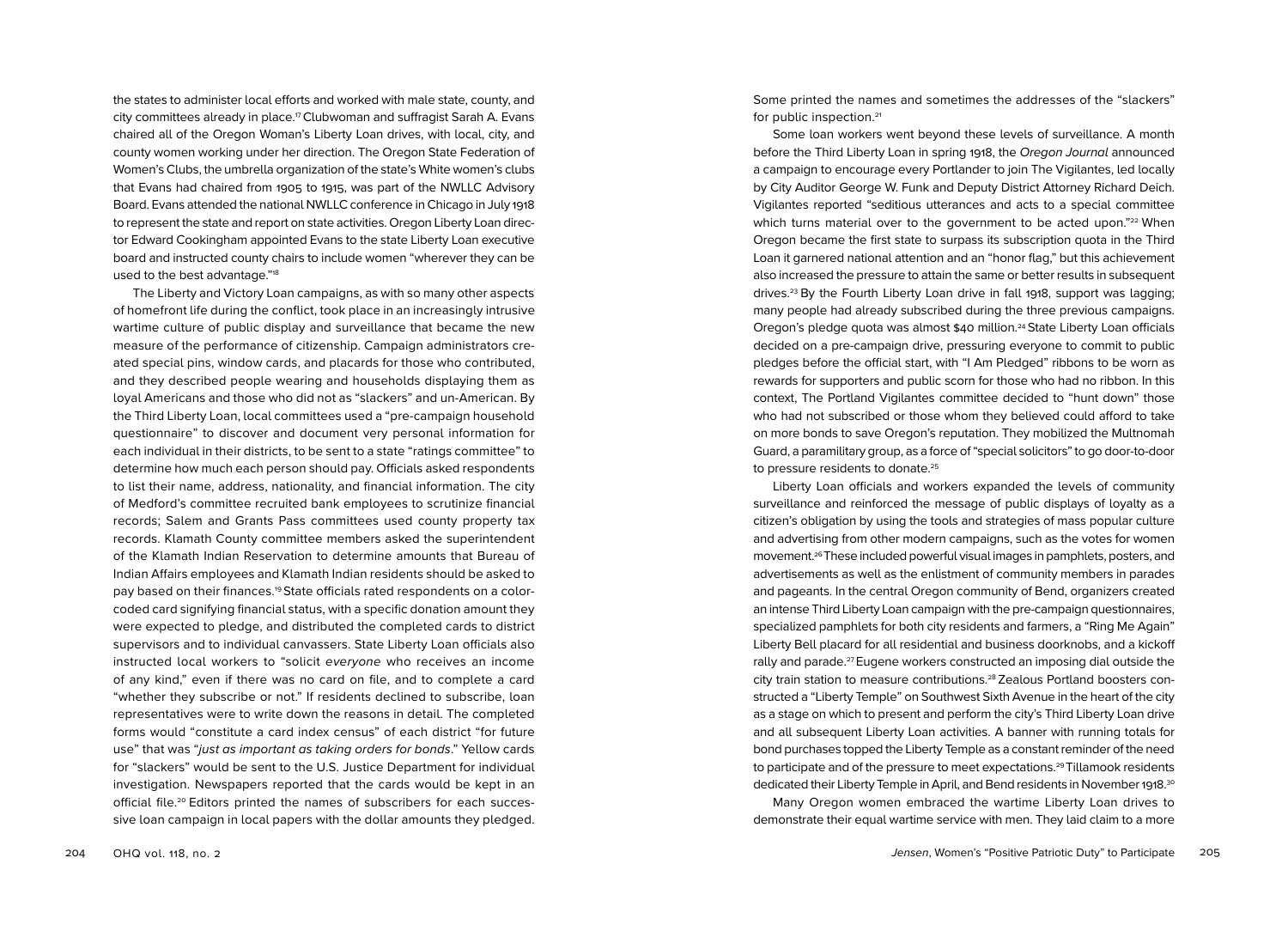

**THIS "RING ME AGAIN"** Liberty Bell placard for the Third Liberty Loan in 1918 was part of an extensive effort to promote public displays of loyalty to government wartime policies and the performance of citizenship during the First World War with increased surveillance of individuals and groups.

complete civic identity through the practice of citizenship with loyal and visible 100% Americanism, and through the citizenship of shared experience, rights, and duties as co-laborers with local men on loan drives. Purchasing bonds was a public demonstration of the practice of loyal wartime citizenship. Women subscribed to Liberty Loans as individuals and enhanced the visibility of their organizations by subscribing to a bond as a club or workplace group. Members of the Dallas and St. Helens Woman's Clubs and the Portland Woman's Christian Temperance Union purchased \$50 bonds, the smallest amount available. Members of the Portland Woman's Club and the Portland American Association of University Women each invested \$300 as organizations.<sup>31</sup> Cleaners and laundry workers at the Multnomah Hotel and loom operators at the Portland Woolen Mills bought bonds on installment. The 600-member Portland Grade Teachers' Association pledged

\$1,000 of their organization's budget for bonds, and their individual subscriptions equaled 100 percent of the membership.<sup>32</sup> The Portland Derthick Music Club voted to tax each member sixty cents to purchase one club Liberty Bond of \$50. <sup>33</sup> Women also found creative and public ways to gather funds. The Pendleton Women's Liberty Loan Committee linked bond purchases with community Christmas shopping. Corvallis Woman's Club members held a series of Liberty Loan Bond dances; the Portland Women's Research Club held a card party. McMinnville residents could not miss the "Liberty Girls" in uniforms and hats on the city streets.34

In addition to purchasing bonds, some Oregon women organized, administered, and canvassed in the loan drives across the state, work that state director Evans believed increased their claims to a citizenship of shared experience, rights, and duties with Oregon men. In her final report to the NWLLC, Evans emphasized "what has been growing since the women of Oregon began work of this nature; that is, the respect that the men have come to have for women's work" and the "feeling [men] have that a movement of this kind is benefitted by the cooperation of the work of men and women."35 The organization of the national woman's committee, and state and local affiliates, brought increased credit, but also a more intense spotlight, on women's loan drive work. Evans called on members of the Oregon Equal Suffrage Alliance, with their statewide reach and support for women's full citizenship, to manage women's work in the Second Liberty Loan in fall 1917. Suffrage Alliance members held key administrative roles in all of the subsequent loan campaigns.36By the time of the Third Liberty Loan in spring 1918, Evans had established committees for work among clubwomen and women of color, religious congregations, women in immigrant communities, wage-earning women, and teachers. Katherine (Mrs. H.M.) Gray headed the committee representing the State Federation of Colored Women for work among Black women, and Irma (Mrs. Charles E.) Sears chaired a committee to canvass "foreign speaking women."37 Julia (Mrs.



**THE LIBERTY TEMPLE,** pictured here in 1918, became a public stage for the city's campaign to compel residents to support the war effort by purchasing Liberty Bonds. It featured a banner with a running total of the city and state contributions, underscoring the pressure to meet expectations. The Portland Liberty Temple was the site of an "indignation meeting" against Portland librarian M. Louise Hunt.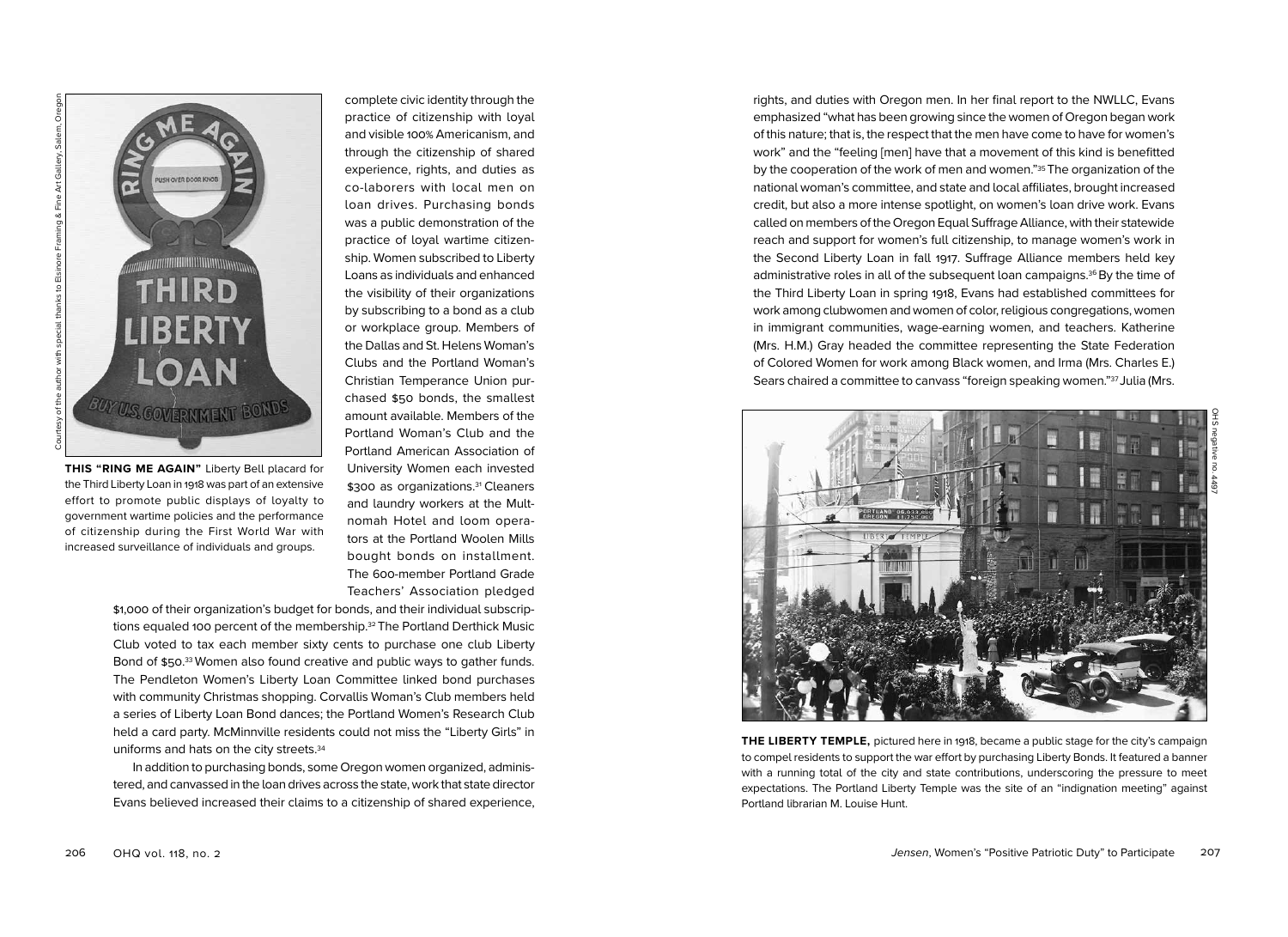Isaac) Swett, a prominent member of the Council of Jewish Women, chaired the organization committee, and Ida V. Jontz, director of the Portland Young Women's Christian Association (YWCA), had charge of work among members of her organization. The Oregon Woman's Committee had a "woman's desk" at Portland's Liberty Temple under the direction of Gretchen (Mrs. Henry Ladd) Corbett and an office in the Northwestern Bank building.38

For some women who were members of Portland's immigrant communities, the Liberty Loan drives offered particular possibilities to engage in the performance of citizenship and the citizenship of shared experience as part of their broader negotiations of civic and community acceptance. Irma Mentz Sears, a second-generation Austrian American married to a prominent Portland physician, was in charge of the Third Loan work among immigrant women.39 She enlisted first- and second-generation immigrant women and also nativeborn clubwomen with second-language skills to work with her as translators and mediators. Her corps visited Japanese, Chinese, Spanish-speaking, Italian, Armenian, Syrian, French, and Scandinavian women in door-to-door canvasses of their homes.40 Hazel Cartozian, who had come to Portland with her Armenian parents from Turkey, canvassed with notable success among the small but visible community of Armenian Portlanders for the Third Liberty Loan.41

As public support (and dollars to invest) began to wane with the Fourth Loan in September 1918 and the Victory Loan in May 1919, male administrators gave over more and more of the work to the woman's committee members, particularly in Portland. By the time of the postwar Victory Loan, the Portland Men's Committee had disbanded and did not reorganize to begin planning until ten days before the scheduled start of the campaign. Evans asked all women workers to fill out and return a form with their personal information and a pledge to participate in the upcoming drive and to add "the name of an additional worker, one who has not served before," at the bottom of their card. The Woman's Committee took out advertisements in Portland papers pleading for volunteers and warning "we will fail in our trust if more women willing to act as precinct captains do not volunteer at once." Leaders of the Men's Committee asked the women to "take over the entire management of 260 precincts out of the entire 300 in the city" with a house-to-house canvass. Portland chair Estelle (Mrs. Charles) Curry characterized the campaign as "high pressure" but successful because women worked hard and "rose to the occasion" to prove themselves.42Oregon women claimed direct credit for an increasing percentage of results statewide: 8 percent of the money raised in the Third Loan, 38 percent in the Fourth, and 50 percent (totaling \$14,250,000) for the Fifth Victory Loan in the spring of 1919. <sup>43</sup> Many clubwomen no doubt saw these results as evidence of their successful practice of loyal wartime civic roles and their increased presence in Oregon's political and civic life in a shared citizenship with men. Others may also have seen the final loan drives

as an example of men leaving time-consuming, hard work to women at the end of an exhausting succession of campaigns.

Women who helped administer and facilitate the Liberty Loan drives faced a dilemma. To count, to be seen as successful in the practice of wartime citizenship, and to be defined as loyal American citizens, they had to contribute their own labor and money to the campaigns. But they had also to count, survey, and surveil other women in the process. Liberty Loan officials militarized women canvassers as lieutenants and captains to link their work with the war effort and emphasized the civic consequence of purchasing bonds by organizing via voting precincts. But their buttons and badges and the bundles of cards they carried also marked women loan drive workers as agents for state policies that policed other women. For many women organizers, participation became such an important way to engage in the visible practice of female citizenship and to prove Oregon women's 100% Americanism that they did not accord other women residents and citizens the freedom of choice to participate. They curtailed and violated some women's citizenship rights to achieve rights of their own. Detailed canvassing records do not appear to exist, but two case studies enable us to investigate these relationships in more detail. The first is Portland clubwomen's condemnation of city librarian M. Louise Hunt's insistence on her civil right to dissent and refuse to purchase Liberty Bonds in the Third drive in April 1918. The second is Evans's statewide organization of "mother's parades" for the Fourth drive in September 1918.

Members of the Portland Federation of Women's Clubs, a coalition of White women's organizations whose members were at the center of the city's Liberty Loan activities, condemned assistant city librarian Hunt after she refused to purchase a Liberty Bond in the Third Loan drive in April 1918. 44Hunt, who had come to Portland to work at the Central Library in 1910, joined the Oregon Social Workers' Association and became active in reform and civic affairs among the city's progressive citizens. As a professional woman interested in city reform and in the library's place as part of that work, she had many things in common with members of the Portland Federation of Women's Clubs.<sup>45</sup> During the Third Loan drive, investigators discovered that Hunt refused to purchase a bond and sent Hunt's case to U.S. Attorney for Oregon, Bert Haney, and special Bureau of Investigation agent, William Byron. Hunt acknowledged that she would not purchase a bond, concluding in her official statement: "I merely wish to claim the constitutional right privately to hold a minority opinion." Library board members gave way to pressure from a torrent of angry Liberty Loan officials, editors, members of city organizations and clubs, residents writing letters to newspapers, and condemnation from Withycombe and Portland Mayor George Baker; they accepted Hunt's resignation on April 15. 46

Portland clubwomen joined the "storm of patriotic wrath" and condemned Hunt at the monthly meeting of the Portland Federation of Women's Clubs in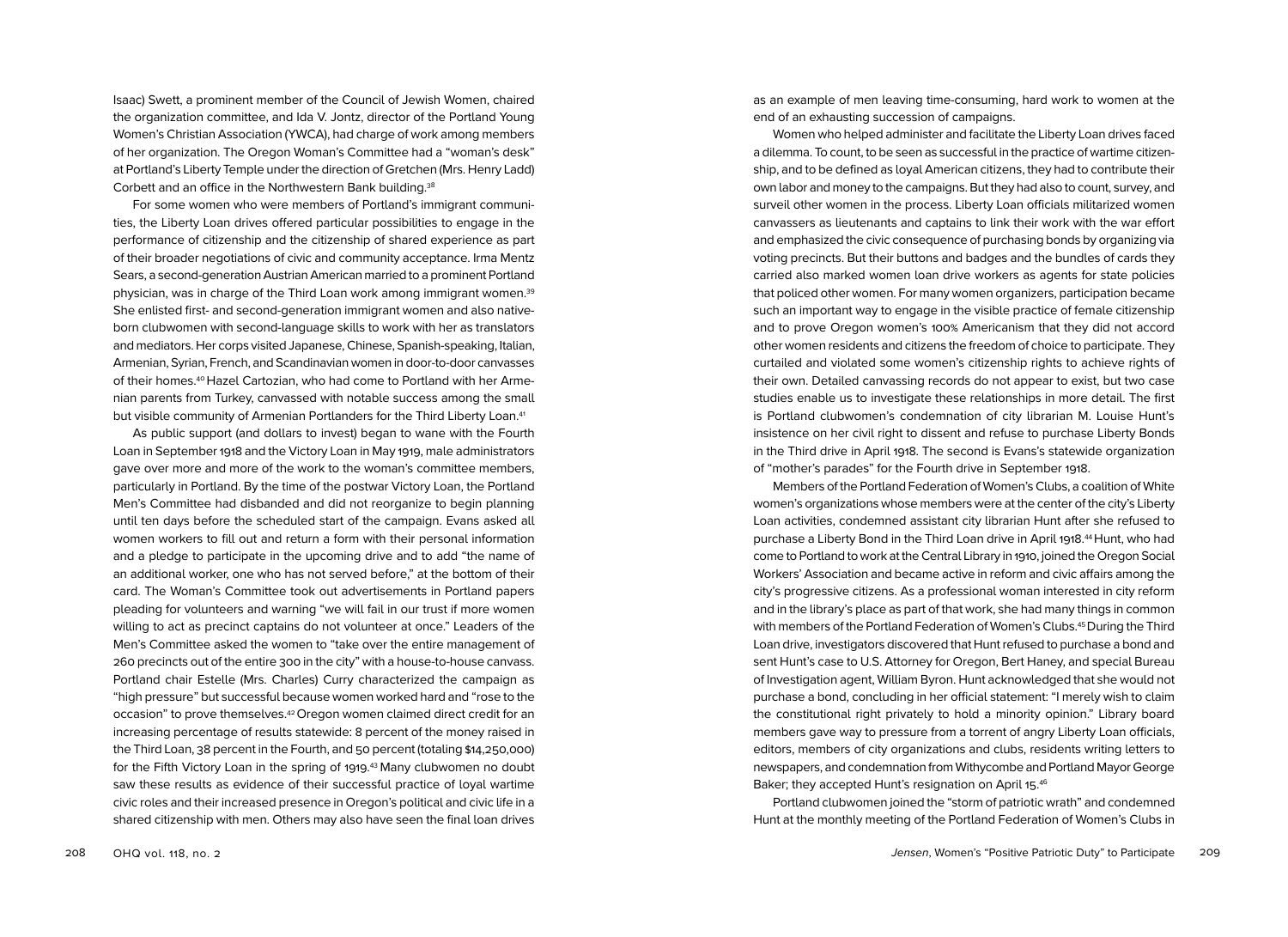the midst of the controversy. Some 150 delegates representing the 50 member organizations voted unanimously to "protest against any exoneration" for Hunt and "against the retention of any person in the library service who displayed disloyalty to the government" or the nation's "war policies."47Some clubwomen were almost certainly among the Liberty Loan workers protesting at Portland's Liberty Temple "indignation meeting" that culminated in a resolution against Hunt. Fury turned to "great anxiety" when Liberty Loan supporters realized that the Hunt controversy might hurt the Third Loan drive still in process.<sup>48</sup>

As rumors swirled around the halls of the Liberty Temple, in club meetings, and across the pages of newspapers in the city, Hunt came to represent the antithesis of moral and patriotic womanhood that was the foundation of the practice of female wartime citizenship. When newspapers broke the story, editors included details of Hunt's interrogation by two male Liberty Loan officials. They asked Hunt "if she realized what the Huns were doing and had done in France and Belgium, the cruelties they had practiced and were practicing, and women being ravished," with *ravish* a euphemism, printable in the newspaper, for the word *rape*. Did Hunt not "think that she should support our boys who were fighting to protect her from the same fate"? According to their statement, Hunt said she was "ready to suffer anything rather than to buy a bond."49 Hunt, however, "denied that she welcomed attack by the Huns rather than invest in a Liberty bond."<sup>50</sup> But the interrogators' story was a better fit for many observers. Hunt, Salem's *Capital Journal* asserted, would "rather be ravished by a Hun than support the United States in this war." The editors of the *Eugene Daily Guard* considered Hunt's claim that she would "sooner be ravished by a Hun than contribute to the support of America" to be "the most amazing incident that has occurred in the state of Oregon since the United States entered the war."51

These depictions cast librarian Louise Hunt as a woman who would rather be raped than purchase a bond, or even as a prostitute betraying her country with the enemy. Her ideas and actions threatened the morality, and therefore the civic safety, of the city as well as the tenets of patriotic womanhood and motherhood. One opponent argued that Hunt had to be fired to keep her from "coming in contact with boys and girls" at the public library. Baker declared Hunt's attitude "an insult to the motherhood of our nation."<sup>52</sup> Less than three months later, a grand jury indicted Marie Equi for violating the Sedition Act in a speech at Portland's IWW Hall. As Michael Helquist and Kathleen Kennedy demonstrate, Equi's conviction was also a consequence of what we today would call her lesbian identity.53Civic leaders and followers condemned both Hunt and Equi for violating the practice of proper patriotic motherhood and womanhood required of female citizens, but for different reasons. They presumed Hunt to be heterosexual, but portrayed her as dangerous, immoral, and

out-of-bounds sexually. They also defined Equi's homosexuality and her radical politics as treacherous behavior, antithetical to patriotic womanhood and, therefore, to the female citizen. Patriotic womanhood and motherhood now stood for expectations of heterosexual "morality" and "purity" for all women in the practice of wartime citizenship. Civic safety required that violators be punished.54

Patriotic motherhood and womanhood were also at the forefront of Evans's signature contribution to the Liberty Loan drives, the "mothers' parades" held in association with the Fourth Liberty Loan in September 1918. While other cities and states held Liberty Loan parades, those specifically planned as war mothers' marches, featuring women whose sons were serving in the military and those whose sons had died in service, appear to have happened only in Oregon under Evans's

A signed duplicate of the photograph to be attached hereto must be sent to the Department with the application, to be affixed to the passport with an impression of the Department's seal.



**LOUISE HUNT,** an assistant librarian at the Central Library branch in Portland, Oregon, was condemned by the Portland Federation of Women's Clubs for refusing to purchase Liberty Bonds in April 1918, citing her civil right to dissent. Hunt is pictured here in a photograph taken for a U.S. Passport application in May 1924.

direction.55 The Fourth Liberty Loan, as noted above, took place when most Oregonians were exhausted with drives and registrations and by the toll of the conflict. Parade planning reflected Evans's desire for detail and organization for maximum success, her long experience with organizing women in her club and suffrage work, and also her desire to feature women's sacrifices for the nation during the war in a public display of civic loyalty. Evans asked women in every city to sponsor mothers of soldiers in a special march, what she described as "a pageant in which every member has made a sacrifice which dollars cannot match" to persuade Oregonians to make the Liberty Bond pledge yet again.56 Most cities added wives and children of soldiers to the parades; smaller communities invited all women residents to march, with soldiers' mothers leading the way. Other towns provided automobiles for those mothers who might not be able to walk the distance or for wives with children in arms.<sup>57</sup>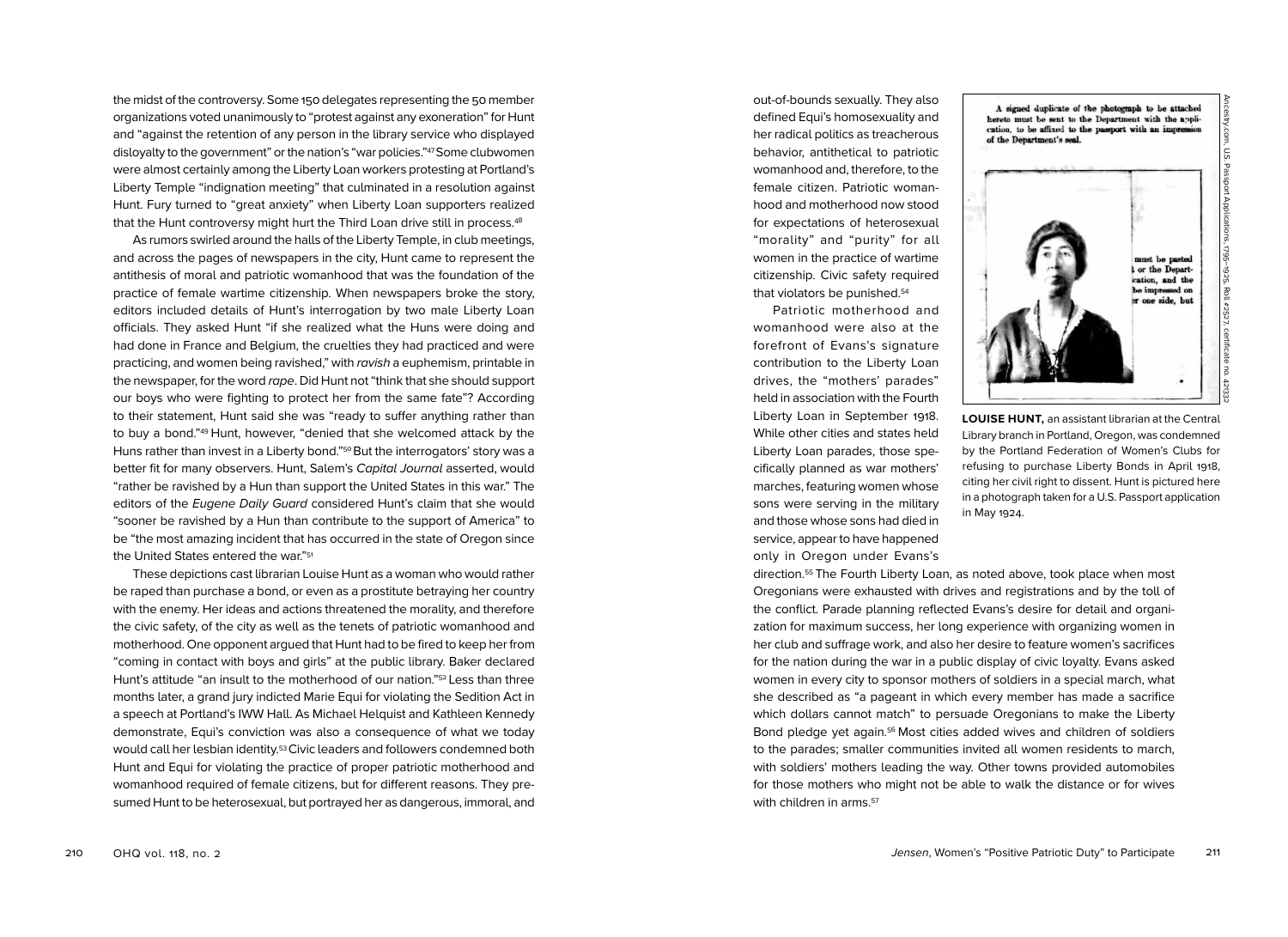Many of the women who participated in the war mothers' parades may certainly have found strong meaning in the marches and in the support of the crowds of people on the sidelines. Yet the insistence on the part of Evans and other organizers that the mothers in the marches represented the ideal female citizen challenged the citizenship of other women who felt and believed differently. Preparation for and production of the parades also enhanced the coercive nature of the marches and the reach of the surveillance state, challenging the right to dissent and the civil liberties of those who saw other paths for female citizenship or those who simply wanted personal privacy. The *Oregon Journal* noted that "the woman who does not march will be the exception" and printed a statement purporting to be from a woman inquiring about the parade. "We out here feel that if marching in the parade will in any way promote the sale of bonds any woman who declines to do so would almost be entitled to the name of 'slacker'."58 Withycombe made a formal endorsement of the project, insisting on mothers' civic obligation to participate. "I believe it to be the positive patriotic duty as well as the sacred privilege of the honored women of Oregon to participate in the mothers' parade and I earnestly appeal to them to respond whole-heartedly."59 True to the Liberty Loan tradition of publicity, Evans and local women in charge asked mothers to register with local committees before the parades. Newspapers then began to list the names of the women who were participating and called on others to register. The Klamath Falls *Evening Herald* went beyond this and printed the names of all women on record as having sons in the armed forces rather than just those who registered for the march.<sup>60</sup>

As with clubwomen's response to Hunt's refusal to purchase a Liberty Bond, the practice of female citizenship as patriotic motherhood in the Oregon war mothers' parades empowered some women to police the civic lives of others. And as Erika Kuhlman has shown in the case of war widows, the politicization of women's lives as mothers and widows of soldiers cast women's citizenship as deriving from their relationship to men, rather than as a status they possessed as individual members of the state.<sup>61</sup>

**THE LIBERTY LOAN DRIVES** drew on a tradition of patriotic parades and pageants in Oregon and the nation, such as celebrations of the Fourth of July and other symbolic gatherings, including votes-for-women parades and community celebrations. Portland's annual Rose Festival parade, first held in 1907, created additional public traditions and spaces for a wide variety of residents to claim civic inclusion by marching with colorful floats adorned with memorable symbols of their community's contributions to Portland and Oregon life; immigrant communities, clubs, and organizations were among those taking advantage of this opportunity. And in the 1918 Portland Labor Day parade, women telephone and telegraph operators, garment and laundry workers,

and waitresses linked their claims for workplace justice with support for the war effort.<sup>62</sup> The Liberty Loan drives were also part of a heightened politicization of fundraising and philanthropy as part of the practice of citizenship that extended beyond the campaigns for Liberty Bond purchases. This included work for the Red Cross, sponsorship of French and Belgian orphans, and contributions to groups such as the American Fund for the French Wounded. As the war years sharpened the call for a public demonstration of loyalty and 100% Americanism, some women used the heightened connections linking public space, pageantry, and politicized philanthropy to enhance their practice of citizenship. Those whose families came from nations among the Allied cause or national groups persecuted by nations at war with the United States could build on the citizenship of shared experience in their claims for more complete civic recognition.

Hazel Cartozian, who successfully canvassed her Armenian American community in Portland for the Third Liberty Loan in spring 1918, participated in a variety of civic projects beyond the loan drives. After attending classes in the commerce department at Portland's Franklin High School, she worked as a bookkeeper at the family's Cartozian Brothers Oriental Rug company in the city.<sup>63</sup> Cartozian represented Armenia in Portland's 1918 Fourth of July pageant. Organized as a "Panorama of Nations" with some ten thousand participants, the pageant featured sections composed of marchers who were immigrants from Allied and neutral countries. She was one of the seventeen women representing their heritage nations on a large float, standing in a circle around an "immense globe attached to which were shields representing the foreign countries" topped by the seated figure of the Goddess of Liberty with an "honor guard of soldiers, also of foreign birth."64Cartozian also represented Armenia for "All Nations Day" at the Oregon State Fair in Salem in September 1918 and in a "Pageant of Nations" at Portland's Star Theater during "Victory Week" immediately after the Armistice.<sup>65</sup>

Cartozian also took a visible role in Armenian refugee and relief efforts in Portland during and after the conflict. Armenia, Syria, and other regions of the now disintegrating Ottoman Empire (allied with Germany in the Central Powers during the war) had been engulfed in conflict for centuries, and during and after the war years, Armenians, Syrians, and others, most of them Christian, fled genocide. Allied and Christian sympathies fostered large-scale humanitarian work for "Starving Armenians," including fundraising for orphans and refugees by groups such as the American Committee for Armenian and Syrian Relief, renamed Near East Relief after the war.<sup>66</sup> Portlanders organized various fundraising drives for Near East Relief on the model of Liberty Loans with local captains canvassing neighborhoods. Prominent men's organizations, civic clubs, and a women's division staffed with leading clubwomen joined Armenian and Syrian Portlanders in campaigns.<sup>67</sup> Cartozian made numerous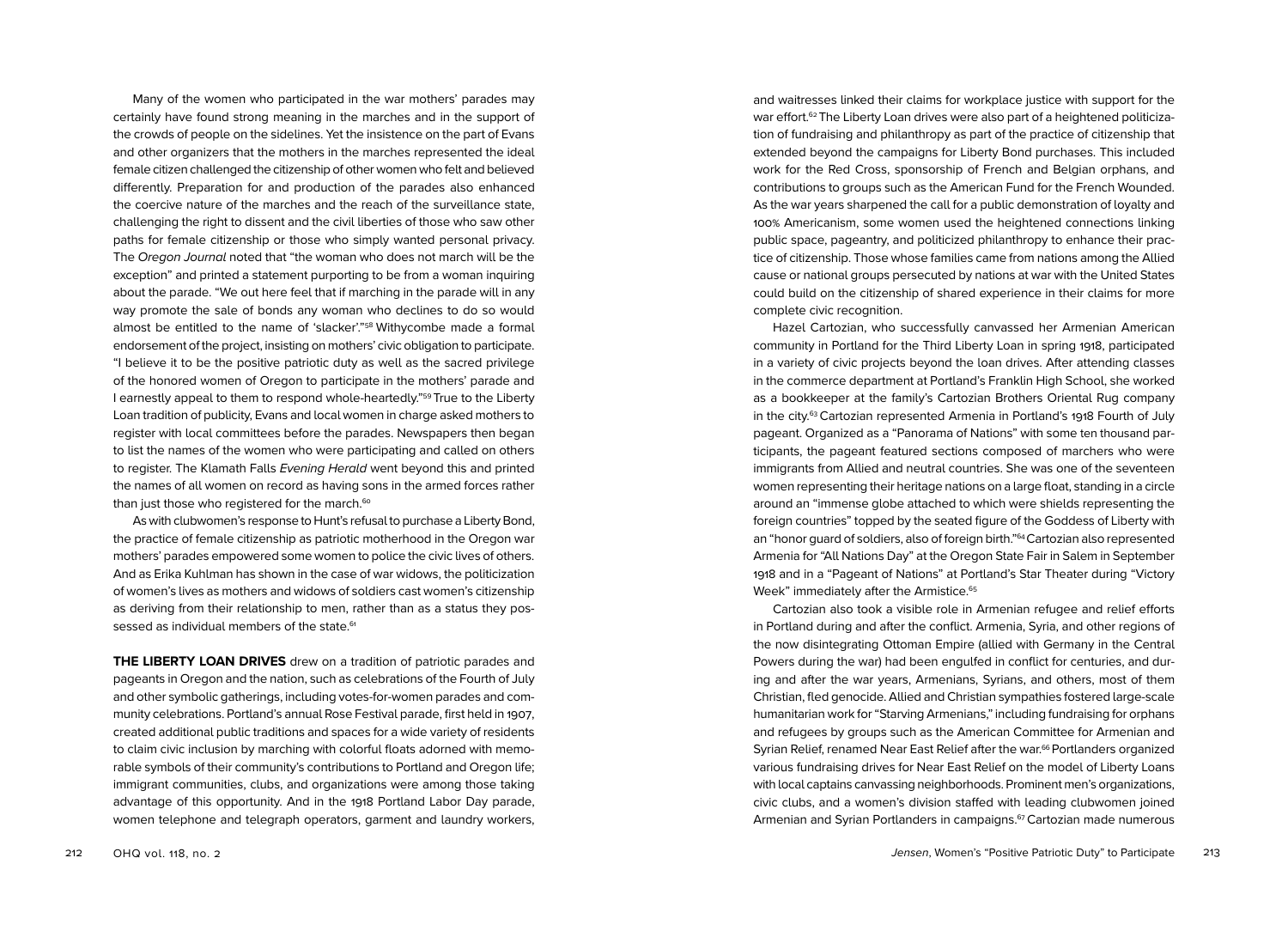

**HAZEL CARTOZIAN** made claims for a more complete female citizenship by participating in Near East Relief fundraising activities in Portland dressed in clothing from her native Armenia. Personalizing the suffering of the Armenian genocide, she promoted the citizenship of shared experience and alliance. This image appeared in the *Oregonian* on March 6, 1919.

presentations in traditional clothing to recount her experiences with the genocide as a child and the experiences of her extended family, personalizing the suffering as she connected with audiences.<sup>68</sup>

Cartozian's work for Near East Relief took place when Armenian Americans were "on the boundary of White" in American society, during a period of what Michel Trouillot has identified as shifting "ideologies of ethnicity."69 The 1909 *Halladijan* decision in Massachusetts had determined that Armenians were ethnically White and could become naturalized citizens, but policymakers challenged that right through denial of first naturalization papers to Armenian applicants. The Oregon District U.S. Court challenged Hazel's father T.O. Cartozian's eligibility for naturalization and Whiteness in 1924. Hazel was one of the defense witnesses called to establish that Armenian Americans "are generally considered white and mingle on terms of social equality with Americans" and to emphasize Armenian women's progressivism. The court granted Cartozian's right to naturalized citizenship.70

Pearl Moy, who shared the stage with Hazel Cartozian at the Oregon State Fair's "All Nation's Day" and the "Pageant of Nations" at the Star Theater in 1918, worked to build an image of patriotic Chinese American womanhood and emphasized the citizenship of shared experience in support of the recognition of Chinese Americans.71The daughter of Moy Back Hin, who was a successful Portland business owner and

honorary consul for China in the Pacific Northwest, Moy graduated from Lincoln High School in 1920 and thereafter worked as a stenographer in the family's Eastern Trading Company.72 Moy participated in Portland's canvassing for a nationwide campaign of famine relief for Northern China in 1921, modeled after community mobilization strategies of the Liberty Loan and Near East Relief drives, and took part in benefit concerts for the cause.73At a time when immigration exclusion was U.S. policy toward China, Moy and her friends helped establish a Chinese Student Association within Portland's YWCA, part of the "Girl Reserves" movement, and joined other young women in the city in various programs during and after the

conflict.74 Advocates within this Chinese student group and the Chinese American community of Portland worked in fall 1919 to change the policy of the Portland YWCA to give the women "the same privileges of the [swimming] pool as other members have" as one small measure of integration into the dominant White community.75

In April 1922, the *Oregonian* ran a full-page article on the front page of the women's section of the Sunday edition with photographs of Moy and four other Chinese American women of Portland under the title "Chinese Student Life is Found Full of Interest and Delight." Moy and her friends were "some of the finest types of citizens." Native-born, educated, elite modern women, they were taking their place "in the western [as] well as the eastern world."76 Moy was taking additional busi-

ness classes at Commerce High School to become a business woman, "capable of taking charge of [her] own affairs" and "capable of managing the business interests or of assisting [her] father." Moy was "versed in the affairs of the day" and could "converse entertainingly," something that "many an Anglo-Saxon girl would envy." All of the women were "up-to-date American Chinese business or college girl[s]" who kept the "charm and modesty" of Chinese women and were "capable of great influence for good."77

Pearl Moy and Hazel Cartozian's negotiations of both the practice of citizenship and the citizenship of shared experience did not have a direct line to full civic recognition and acceptance by the dominant White community. They were constrained by the rules linking women's civic roles with Whiteness and Protestant Christianity, in addition to respectability, loyalty, and patriotic pageantry. Nevertheless, their stories suggest important small victories, from the U.S. District Courthouse for Cartozian to the pages of the *Oregonian* and the YWCA swimming pool for Moy.

Organized and individual Black women in Oregon during and after the World War



**PEARL MOY (CENTER)** worked to build community recognition of patriotic Chinese American womanhood through public pageantry affirming the ties of Allied nations and fundraising for famine relief in Northern China after the war. This image appeared in the *Oregonian* on March 13, 1921.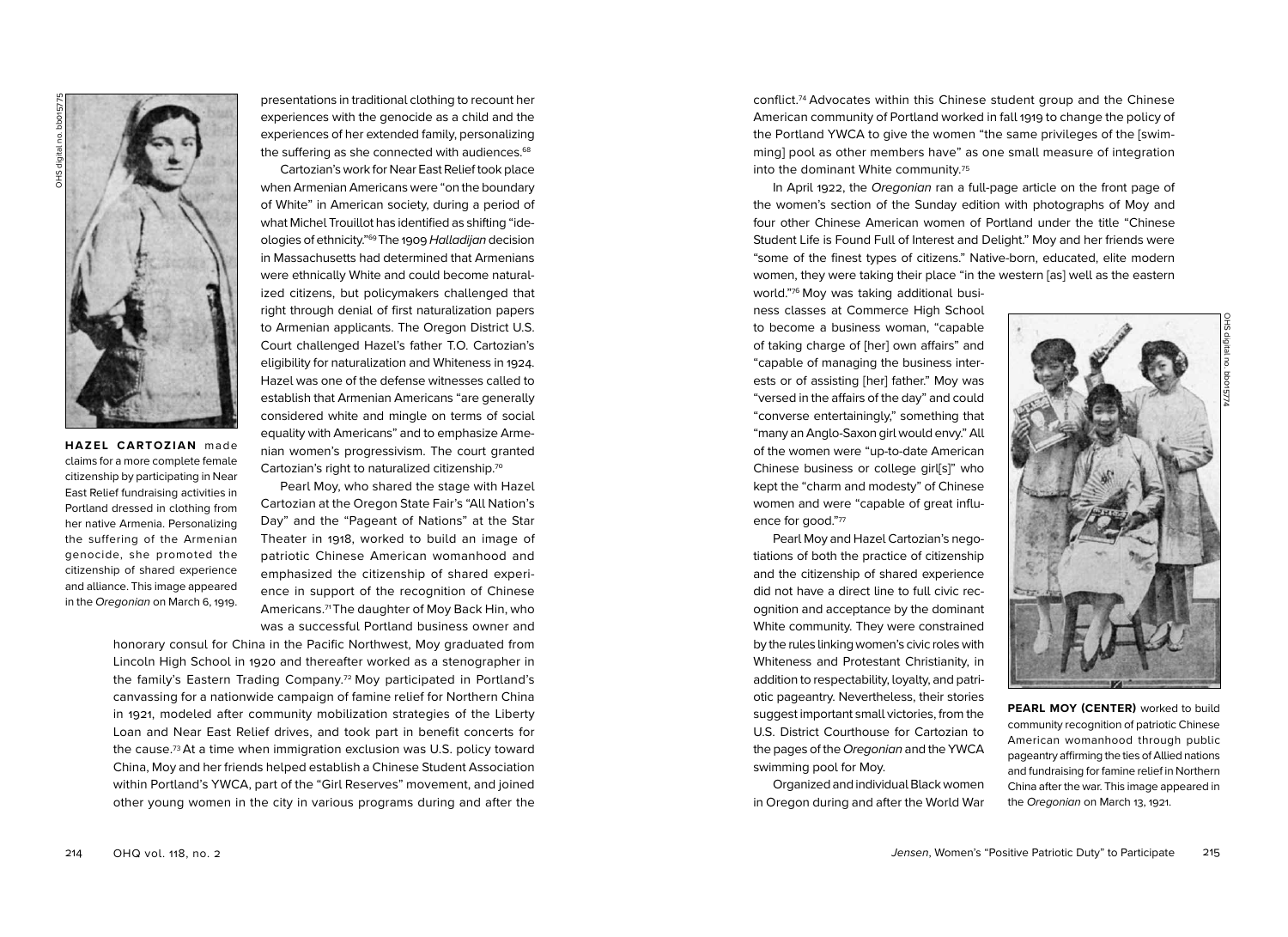took steps to address the ambiguous place accorded them by dominant White policymakers and facilitators of wartime and postwar programs. Most were native-born citizens, but the promise of civic recognition for those who performed loyal 100% Americanism and the citizenship of shared experience failed to hold. As a result, Black women worked within the public space of civic responsibility and obligation, but also pursued their own agendas, fighting discrimination on the homefront and abroad at the same time as they organized to build their claims for citizenship and inclusion as women in Oregon and the nation.78

Under Katherine Gray's direction, members of the Oregon Federation of Colored Women's Clubs canvassed in the Liberty Loan drives that did so much to measure public performances of citizenship during the war. And in April 1918, Gray organized and chaired the Colored Women's Patriotic Drive Association to gather and support Black community participation and staffing for the city's dozens of wartime projects.79 Seven Black women marched in Evans's war mothers' parade in Portland in September 1918. The editors of the *Oregon Journal* noted the crowd's ovation for them as they passed through the line of march with their service flags, "one carrying a flag with two stars" representing two sons in military service.<sup>80</sup> A month before the mothers' parade, scores of women marchers had represented the Black community in a parade and public reception at Portland's Municipal Auditorium to send off fifty Black men from Portland and eight from around Oregon to army service at Camp Lewis, emphasizing the homefront and warfront support and service of Oregon's Black residents. For the occasion, representatives of the Rosebud Study Group marched in the form and pageantry that defined loyal citizens on the homefront, dressed in Red Cross uniforms reminiscent of local and national woman suffrage parades. $81$ But a week after the event, White clubwoman Clara (Mrs. Robert) Inman contracted with the Council to "cook, serve, and wash dishes for future patriotic entertainments." The *Oregonian* reported: "Mrs. Inman says that in her opinion colored cooks are the best, and beginning with last Friday's affair at The Auditorium she gave the colored women a chance to prove themselves along this line."82 If the positive practice of citizenship meant loyalty and patriotic service, the Woman's Council and Federation had proved themselves; but White racism continued to deny fully realized citizenship for Black women.

Black clubwomen in Oregon challenged this racist recasting of loyal Americanism with continued patriotic activities but also with purposeful parallel work for their empowerment as women citizens and as members of Portland and Oregon's Black community. The Colored Women's Republican Club, led by Lizzie Weeks, organized voter registration drives and candidate talks to inform Black voters about vital political issues.<sup>83</sup>The Portland Colored Women's Council published a four-page weekly newspaper, the *People's* 

*Bulletin*, with information on community, church, and club events. The *Bulletin* became the paper of record for the Colored Women's Republican Club and the State Federation of Colored Women's Clubs.<sup>84</sup> Federation members pledged to work for "social work, charity and uplift" and to fight "the four great evils: Segregation, disfranchisement, Jim Crow Car [segregation in transportation], and lynching and mob violence."85

During the World War, community women began to explore the process for the creation of a "colored branch" of the Portland YWCA. Like other Black clubwomen, Portlanders opposed the segregation on which the branch idea rested while recognizing its potential for leadership and community betterment. Mabel Byrd, a graduate of Portland's Washington High School and the University of Washington, returned to Portland in the spring of 1921 to serve as the first secretary of the Black YW branch. The branch opened in a temporary building at Williams Avenue and Tillamook Street in Northeast Portland in October 1921. A permanent structure on the same site came in June 1926. 86

Byrd's two years' leadership at the Williams Avenue YW continued the work of the practice of citizenship, the citizenship of shared experience, and community uplift activities in the face of continuing racism, what Evelyn Brooks Higginbotham has called the "politics of respectability."<sup>87</sup>At the core of Byrd's work was the development of the Crystal Corps Girls Reserve section for young women.<sup>88</sup> She also helped make the Williams Avenue YW a center for all Black residents of Portland. Just months after the opening, seven community women's clubs were holding regular meetings at this center, and regular YW activities served 2,500. <sup>89</sup> With the sponsorship of the Social Workers' Association and the Williams Avenue YW, Byrd facilitated Oregon speaking engagements for scholar and civil rights leader Dr. W.E.B. DuBois on his West Coast tour in March 1923 at Portland's Lincoln High School, Temple Beth Israel, First Congregational Church, and Reed College, and in Eugene at the University of Oregon.90 Portland City Commissioners refused to support a plan to employ Byrd as a special social service caseworker among Black women in the city, a proposal backed by the Women's Protective Division of the police and the Public Welfare Bureau in addition to the YWCA.<sup>91</sup> And even though the Portland YW board had voted to accept members of the Chinese American student group on equal terms in the building's swimming pool, Byrd's work to achieve the same status for Black members was not successful. Black women could use the facility only under segregated conditions.92 In the summer of 1923, Byrd decided to leave Portland for New York for additional training at the YWCA in Harlem and embarked on an academic and activist career thereafter.93At her departure, Black women in Portland could count many civic achievements as well as continuing challenges.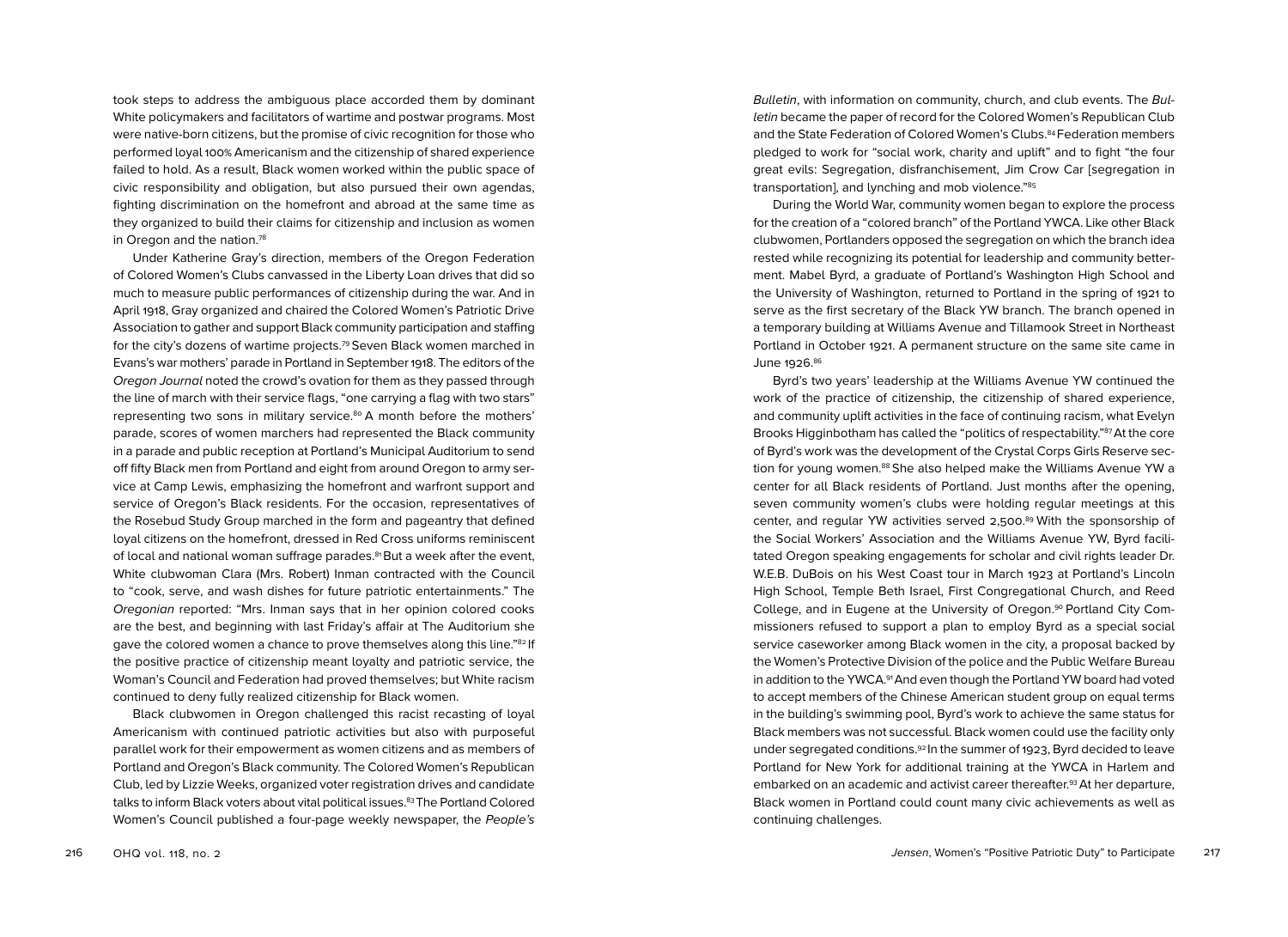

**MABEL BYRD** returned to Portland after her 1921 graduation from the University of Washington to lead the work of the Williams Avenue YWCA. Byrd helped to enrich Portland's Black communities and to build women's activism in the city. She is pictured here in the 1921 *Tyee* yearbook of the University of Washington.

**IN JANUARY 1923, four years after the final** Victory Liberty Loan campaign, members of the newly established Portland Americanization Council sponsored another city-wide house-to-house canvass of residents. This time, their goal was to create a "Survey of the Foreign-Born" of the city. Organizers hoped to draw on the practices of citizenship that had motivated Oregonians, particularly women, to tireless efforts in wartime Liberty Loan campaigns. An analysis of this Survey of the Foreign-Born suggests that the wartime patterns of participation and policing of others still held in some measure by the time of this 1923 survey, but also that women demonstrated significant resistance to the canvass on both sides of the door.

> The Survey of the Foreign-Born of 1923 took place in the midst of a strong push for Americanization as the practice of 100 percent loyalty in the years immediately after the World War. Responding to fears of labor and political radicalism and disloyalty and to nativist worries about the assimilation of immigrants, a host of policymakers and community leaders in Oregon and the nation initi-

ated and expanded various Americanization projects, including restrictive immigration measures, citizen-only land ownership, and Ku Klux Klan–supported anti-Catholic restrictions on private schools. Oregon women responded to and shaped Americanization projects in a variety of ways that spanned the activist and political spectrum. Women from immigrant communities and communities of color — such as Hazel Cartozian and Pearl Moy — shaped their calls for civic inclusion in this context. Radical women and women active in labor struggles challenged the restrictive provisions of 100% Americanism and the repression of the IWW in 1919. Teachers, former teachers, and women who worked with Parent Teacher Associations focused on the importance of facility with English as a second language as a way to empower mothers of school-age children and supported Americanization classes for this purpose.94 Social workers at the Council of Jewish Women's Neighborhood House offered English and civics classes.95 Conservative clubwoman Helen Ayer (Mrs. Lee) Davenport

advocated immigration restriction because she believed the "foreign-born" were the cause of anarchism and labor unrest, and she linked Americanization with Eugenics by advocating "admitting only those who physically, mentally, and morally are fitted to be good citizens."96 Members of the Ladies of the Invisible Empire associated with the Ku Klux Klan in Oregon used the language of the Americanization movement in outlining the objectives of the group, including "teach[ing] unqualified allegiance to the American government, its constitution" and "advocat[ing] such stringent immigration laws as will prevent the landing upon our shores of all undesirable aliens."97

Many Oregon women supported Americanization programs to assist immigrant women's transition to voting as U.S. citizens.<sup>98</sup> The links between Americanization and voting took on an increased urgency when the Cable Act was passed in the fall of 1922, ending the requirement in place since 1907



**THE PEOPLE'S BULLETIN,** the paper of record for the Oregon State Federation of Colored Women's Clubs and the Colored Women's Republican Club, was published by Black clubwomen in Oregon during the First World War to build community, demonstrate claims of citizenship, and document wartime activism. A front page detail of the June 7, 1919, issue is pictured here.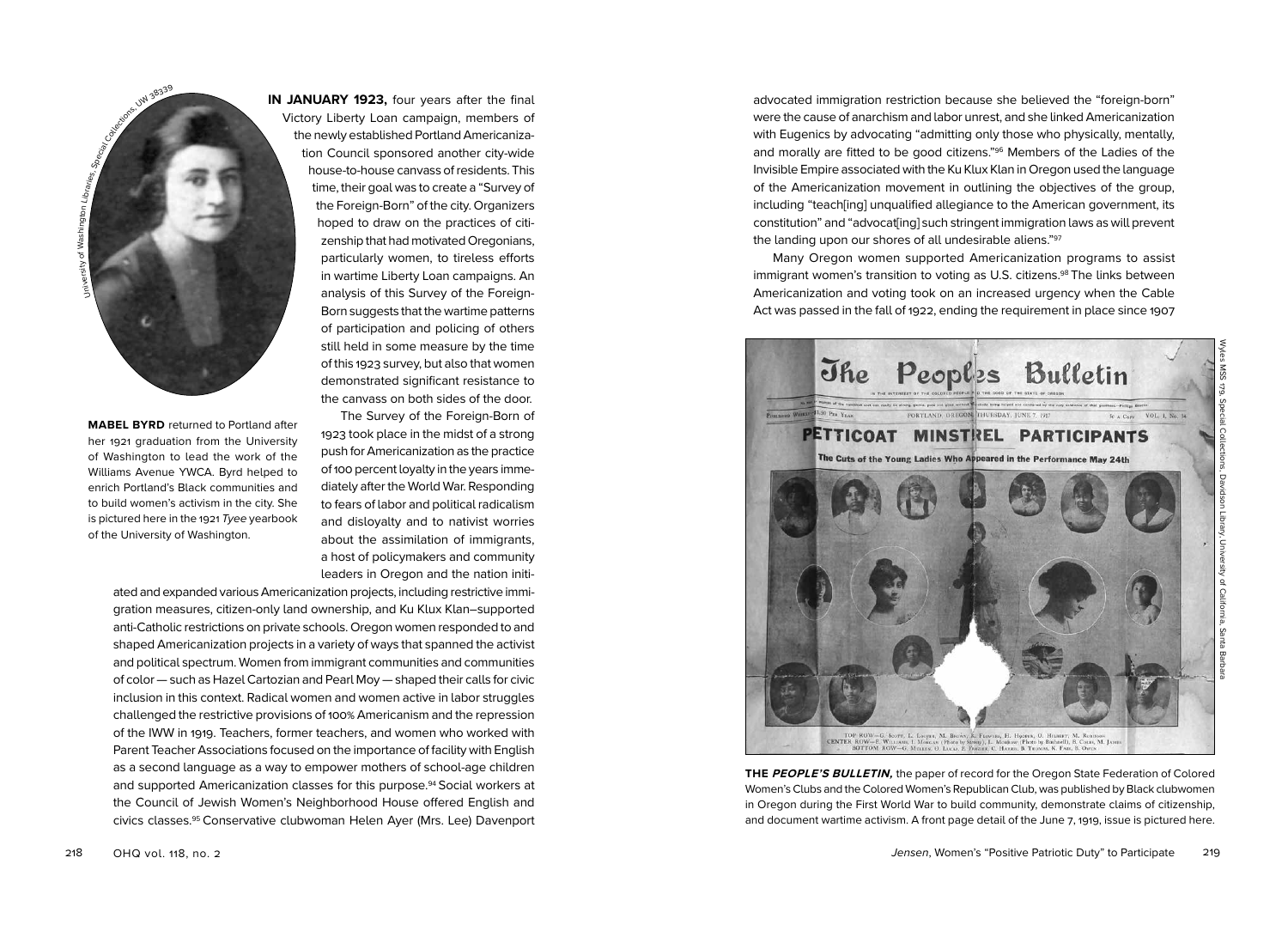that U.S.-born women take on the citizenship of their non-citizen husbands (the requirement still applied to women married to Asian men still ineligible for citizenship).99 As club leader Vella Winner put it, the Cable Act brought opportunity but more work. "While the American born woman does not lose her citizenship through marriage to a man of foreign birth, the foreign born woman no longer becomes a citizen through the naturalization of her hus band." Now, Winner noted, "she must learn the language and something of the fundamental principles of our government and the responsibilities of citi zenship, before she can become a naturalized citizen."100 The Cable Act also reinforced the need for all women to be educated to fulfill their obligations of citizenship and civic life, including voting.

By 1922, Portland Americanization efforts had spurred the formal creation of a citywide, male-dominated Americanization Council. That fall, after the pas sage of the Cable Act, the council determined to conduct a house-to-house survey of the city's foreign-born residents with a focus on those who spoke no English, some six thousand people according to the council's estimates. Plans for the survey had been in the works for a year or more, but it is likely that the Cable Act engendered a renewed focus on reaching immigrant women with the survey. The mostly male members of the council took on the visible administrative work but asked clubwomen to volunteer to take on all of the canvassing tasks of the survey, which to many women may have felt like a repeat of the 1919 Victory Loan drive.<sup>101</sup> In January 1923, a thousand women signed up to survey the city. Cathrine Bradshaw, field secretary of the council, used the same precinct plan on which wartime Liberty Loan drives had been organized and invited the presidents and Americanization officers of every women's organization in the city to plan for the survey. Sylvia Thompson, for mer state representative and president of the Portland Federation of Women's Clubs, worked with Bradshaw and volunteers from women's organizations to staff the council office for the survey and to help process results.<sup>102</sup>

At first glance, the Portland Survey of the Foreign-Born resembled a restag ing of the Liberty and Victory Loans and other wartime canvassing. But as the survey work unfolded, important differences emerged. No women of color or their organizations were listed among participants, and no organizations representing national heritage communities (other than the Italian Baptist Mis sion) appear to have participated. After the build-up in the press and among women's clubs, there was a lack of coverage or discussion about the results of the survey that bordered on silence, a powerful departure from the wartime patterns of copious press coverage during and after such events.<sup>103</sup>Two weeks into the effort, the hundreds of canvassers had turned in about 1 ,200 cards in various stages of completion. This 20 percent return rate demonstrated some success, but it was small in comparison to wartime drives such as the Liberty Loans. The lack of public fanfare suggests disappointing results for organizers.

### **WOMEN'S ORGANIZATIONS PROVIDING PRECINCT CAPTAINS AND CANVASSERS FOR THE SURVEY OF THE FOREIGN-BORN, JANUARY TO FEBRUARY 1923**

American Association of University Women

American Legion

Catholic Women's League

Council of Jewish Women, Portland Section

Daughters of the American Revolution, Oregon

Daughters of the American Revolution, Willamette **Chapter** 

Hotel Greeters of America, Ladies' Auxiliary

Housewives' Council

League of Women Voters, Oregon Branch

National Postal Transport Association, Women's Auxiliary, Portland Branch

Oregon State Graduate Nurses Association

Overlook Woman's Improvement Club

Portland Grade Teachers' Association

Portland Progressive Women's League

Portland Psychology Club

Portland Woman's Club

Portland Women's Research Club

United Spanish War Veterans, Scout Young Auxiliary

Travelers' Protection Association, Women's Auxiliary

Woman's Christian Temperance Union (WCTU)

Woman's Christian Temperance Union, Gresham Branch

Woman's Relief Corps, George Wright Chapter

Woman's Relief Corps, Oregon State

Woman's Relief Corps, William McKinley Chapter

Women's Overseas Service League, Portland Branch

**THE ABOVE LIST OF WOMEN'S** organizations that assisted in the 1923 Portland, Oregon, Survey of the Foreign-Born was complied by the author from the following sources: "Foreign Born Survey to be Begun Monday," *Oregon Journal,* January 21, 1923; "City Wide Survey Aids Foreign Born," *Oregonian*, February 4, 1923; and Club Records from the collections of the Oregon Historical Society Research Library.

By June, Oregon Federation of Women's Clubs citizenship chair Vella Winner reported with uncharacteristic vagueness: "Cards bearing useful information concerning the thousands of foreign born people living in Portland are now on file in the office of the Americanization Council."104 White clubwomen did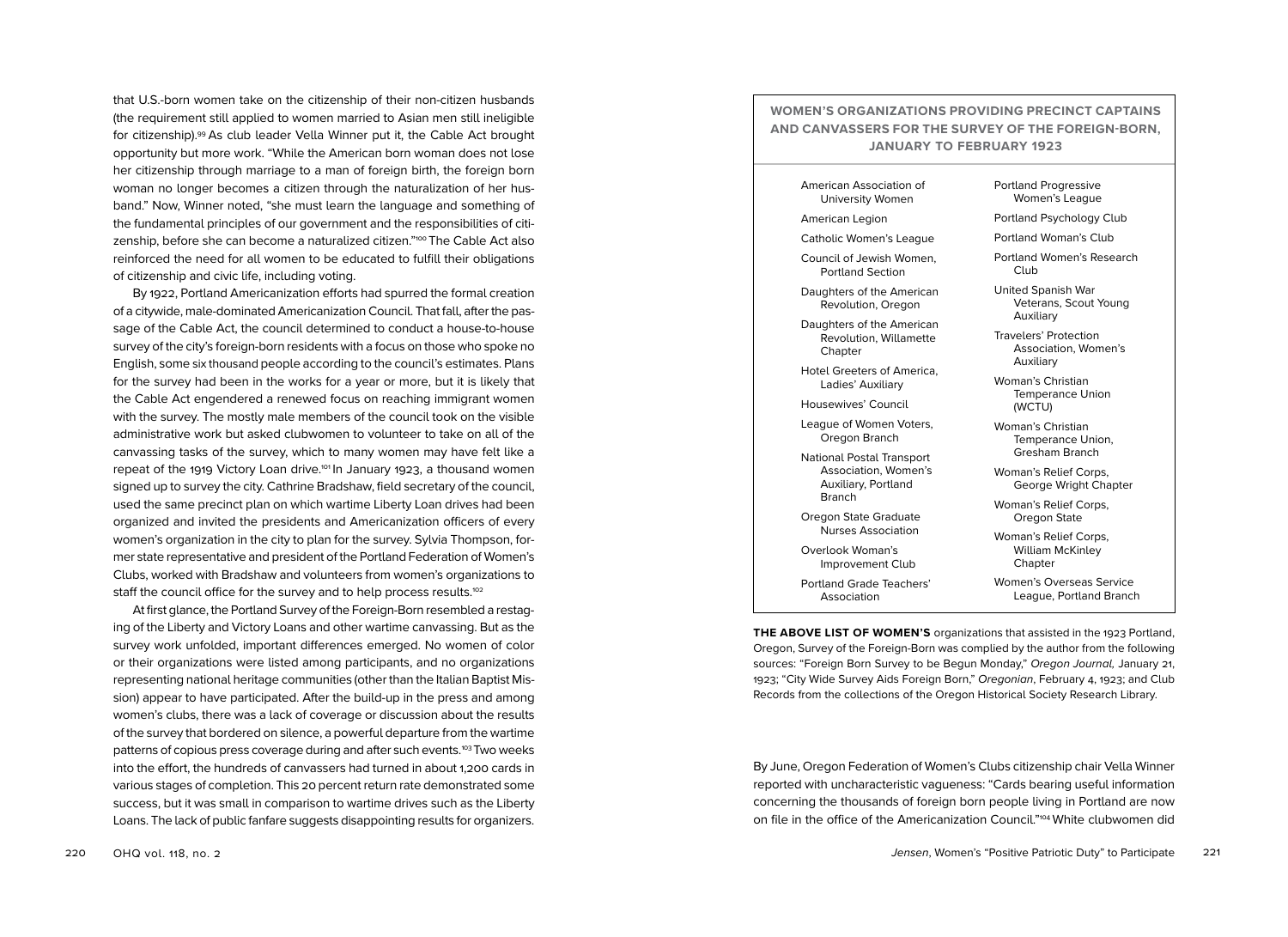not appear to exhibit the sustained support of the work and community surveillance required for the Survey of the Foreign-Born to match the wartime Liberty Bond drives. Very few women from immigrant or ethnic communities seem to have canvassed, and members of the Federation of Colored Women's Clubs did not take part.

The silences and vagueness around the results of the survey also suggest that the "foreign-born" Portlanders targeted by the council did not wish to participate, found the survey process frustrating or insulting, or were suspicious about the motives of the organizers. Field secretary Bradshaw reported, "we found women who had lived in Portland many years without being called upon by American women very skeptical as to the purpose of our calling at so late a date."105 In one of the few direct reports from a woman worker, Woodlawn precinct captain Ina Coleman noted that many respondents "slammed the door" and said "I wish the agents would let me alone."<sup>106</sup> Only three completed cards from the Portland Americanization survey appear to have survived. One is from a Swedish couple and another is from an Italian couple, both among Portland's working class residents. Canvassers were asking for a great deal of personal information that residents, especially non-citizen residents, might find intrusive and dangerous to answer. Survey cards asked for name, address, sex, nationality, length of residence in the United States and in Oregon, citizenship status (including whether a resident had filed "first papers" for naturalization), number of children, and whether the resident could speak, read, and write English. The final card reads simply, "Not in" and has a street address. It represents, perhaps, residents who did not wish to answer the door or to be at home during the publicized canvassing for the Americanization Council for any number of reasons having to do with personal privacy and security in the face of such public surveillance.<sup>107</sup> The Portland Americanization Council did not conduct another survey.108

**WHEN WITHYCOMBE PROCLAIMED** it was Oregon war mothers' "positive patriotic duty" to march for Liberty Bonds, he joined officials and policymakers across the nation who called on women to enact a new, intensive practice of 100% Americanism and patriotic motherhood and womanhood with absolute loyalty to government war aims as the expression of female citizenship. But Withycombe and other officials were not the only ones who supported this expression of civic identity. Some Oregon women engaged in this practice of female citizenship for their own reasons. They included Sarah Evans and the White clubwomen who organized and canvassed in Liberty Bond drives, Black clubwomen who, with Katherine Gray, supported bond work as a way to claim a more complete female and Black citizenship, and Pearl Moy and

Oregon State Archives, Oregon State Americanization Department Records 1926–1935, Box 45

|                                            | <b>RECORD FOR SOLICITOR</b><br>(Solicitor: Tear this off and return it to Committee Chairman)                                                                                                                                                               |  |
|--------------------------------------------|-------------------------------------------------------------------------------------------------------------------------------------------------------------------------------------------------------------------------------------------------------------|--|
| history conducted by the public schools at | I want to come to a night class in American language or American                                                                                                                                                                                            |  |
|                                            |                                                                                                                                                                                                                                                             |  |
|                                            | <b>Street</b>                                                                                                                                                                                                                                               |  |
|                                            |                                                                                                                                                                                                                                                             |  |
|                                            | I want to come to a class in American Language or Civics but cannot<br>come to a class at the public school on the night specified. Therefore I<br>want to enter a volunteer group class meeting twice a week.<br>Namary E.T. abramson Nationality Sinedich |  |
|                                            | Address 544 - E Aelly                                                                                                                                                                                                                                       |  |

| Name E. T. abramson Nationality Swedis                                                                                                 |
|----------------------------------------------------------------------------------------------------------------------------------------|
| Address 544 E Rely                                                                                                                     |
| (Male) (Female) American Citizen (Yes) (No) First Papers (Yes) (No)                                                                    |
|                                                                                                                                        |
| Writes English<br>Reads English                                                                                                        |
|                                                                                                                                        |
| How many children living?                                                                                                              |
| Do they speak English?                                                                                                                 |
|                                                                                                                                        |
| Do not attempt to obtain information unless the person interviewed<br>seems willing to answer. Approach him in the friendliest spirit. |

**E.T. ABRAMSON'S AND MRS. ABRAMSON'S SURVEY CARD** from the Portland Americanization Council's 1923 Survey of the Foreign-born is pictured above. In the growing surveillance state, many residents may have felt uncomfortable providing detailed answers about their status requested by the council on the cards.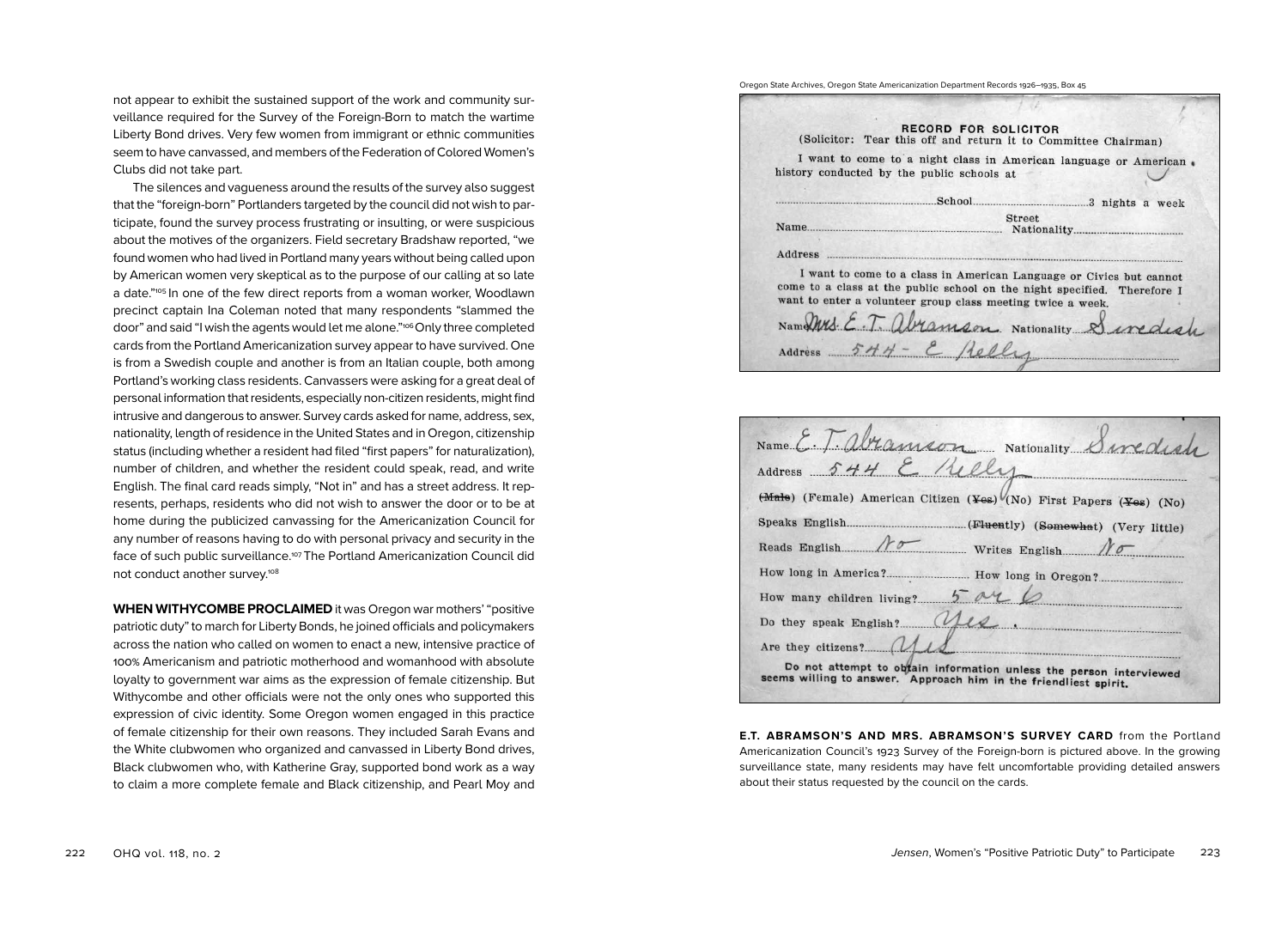Hazel Cartozian, whose participation in the pageants of Allied nations and national philanthropy linked their own citizenship with the shared experience of others in Oregon. It is important to remember that their actions also took place in the context of repressive laws limiting and penalizing dissent in the growing surveillance state. Their actions were not simply "choices" free of consequences. As the cases of librarian M. Louise Hunt and Sarah Evans's war mothers' parades demonstrate, some women practiced a kind of female citizenship by policing the civic roles of other women. Many saw in these new wartime imperatives an opportunity to claim a more complete female civic status through participation in wartime programs. Yet female citizenship based solely on patriotic motherhood made all women's civic roles dependent on their relationship to men or on behavior in compliance with such a vision of womanhood. The growing surveillance state linked with these programs also challenged women's civil liberties.

This study suggests the importance of considering the ideas and events of the First World War homefront as a set of cultural processes that drew on the years that preceded the war and had a powerful impact on the years that followed. Oregon clubwomen who had campaigned for female suffrage as a key element of the *status* of full female citizenship, and who achieved that standing in 1912, had to contend with new wartime rules that privileged the *practice* of citizenship through loyal participation in Liberty Bond drives, parades, and public events as proof of 100% Americanism. Parades, pageants, and community philanthropy persisted as tools for demonstrating the sanctioned practice of female citizenship in the postwar years. During the war, many clubwomen appeared willing to volunteer and staff the grueling work of campaigns such as the Liberty Loan drives; by the time of the Portland Survey of the Foreign-Born in 1923, they were not as willing to persist in the work — and women from ethnic communities and communities of color did not participate in any large numbers. Women on both sides of the door-to-door canvassing appear to have challenged, to some degree, the wartime methods of surveillance and the notions of the practice of citizenship in the postwar years.

Women in some immigrant communities found ways to make claims for a more pluralistic civic status through the very public work of wartime loyalty programs and pageantry. Moy and Cartozian worked to establish a citizenship of shared experience with dominant White women in Portland through their wartime and postwar work. But there was a status and economic divide between these two women who worked in successful family businesses and the first-generation immigrant wage-earning women who were the objects of surveying and reporting. This was also true of the translators who assisted Irma Sears with Liberty Loan drives and the "foreign speaking women" they canvassed. Many Black women simultaneously participated in community

projects and philanthropy to claim their civic status as women and at the same time challenged racism and empowered the Black community. With Cartozian and Moy, they all brought a Protestant Christian identity to their practices of citizenship and citizenship of shared experience, at least in organizational terms. This suggests the additional challenges and barriers for ethnic women and women of color who were not Protestants as well as the religious and class dimensions that complicated race and ethnicity and the practice of female citizenship in this period.

Oregon women did not succeed in stemming the tide of restrictive legislation and continuing racism in the state and nation during the First World War and its aftermath. They did not achieve equal civic status with men in this period. But various women, with their particular claims to the practice of citizenship and the citizenship of shared experience, acted to address and expand women's civic roles and equality. And in so doing, these diverse Oregon women helped to connect women's equality and citizenship to the growing movement for civil rights and civil liberties in America and beyond. The history of Oregon women and the status and practice of citizenship during this period also provides a cautionary tale. Some women's practice of citizenship denied full citizenship to other women. Unless civic practices and civil liberties protections reach across and include all individuals and groups, full citizenship for some at the expense of full citizenship for others only divides and diminishes the promise of the citizenship of shared experience and mutual rights and duties for all.

### **NOTES**

I am honored and grateful to have received a Donald J. Sterling, Jr., Senior Research Fellowship from the Oregon Historical Society to support this research. Archivists and librarians make my work possible, and I am forever in their debt. For this article they include Geoff Wexler, former director of the Oregon Historical Society (OHS) Research Library, current OHS library director Shawna Gandy, and the OHS library staff Scott Daniels, Elerina Aldamar, Jules Filipski, and Hannah Allan and the OHS library volunteers; Layne Sawyer,

Austin Schulz, Todd Shaffer, and Theresa Rea at the Oregon State Archives; Linda Long at the Knight Library, Special Collections and Manuscripts, University of Oregon; E.J. Carter and Zachariah Selley at the Aubrey R. Watzek Library Special Collections & Archives, Lewis and Clark College; the staff at Special Collections, Davidson Library, University of California Santa Barbara; Patty McNamee at the National Archives at Seattle; Mary Gallagher at the Benton County Historical Society; and Lori Pagel and Lori Bullis at Hamersly Library,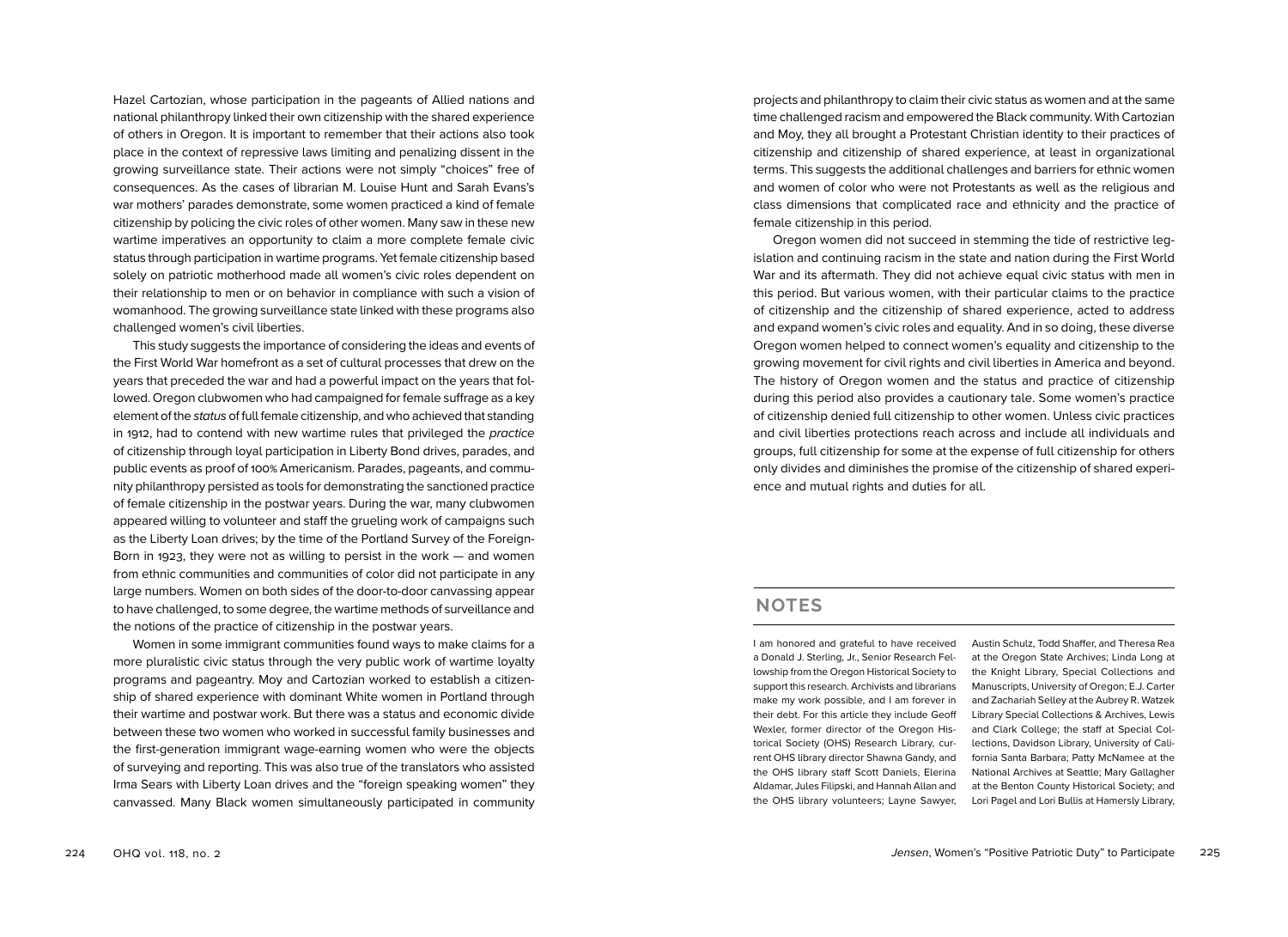Western Oregon University. My work also depends on the many people who are making digitized historic newspapers available to researchers. I am also most grateful to Eliza Canty-Jones, Erin Brasell, and Greta Smith of the *Oregon Historical Quarterly*, and to the anonymous readers of the article manuscript who all helped to make it stronger. Todd Jarvis provided the support, understanding, and laughter that makes research, writing, and life worthwhile.

1. Christopher Capozzola, *Uncle Sam Wants You: World War I and the Making of the Modern American Citizen* (New York: Oxford, 2008), 83–116.

2. Lynn Dumenil, *The Second Line of Defense: American Women and World War*  (Chapel Hill: University of North Carolina Press, 2017); and Dumenil, "Women's Reform Organizations and Wartime Mobilization in World War I-Era Los Angeles," *The Journal of the Gilded Age and Progressive Era*, 10:2 (2011): 213–45.

3. This article is an outgrowth of my own studies of women who sought military and wartime service to achieve a more complete female citizenship and a way to use that citizenship to reform their society. See Kimberly Jensen, *Mobilizing Minerva: American Women in World War I* (Urbana: University of Illinois Press, 2008); and *Oregon's Doctor to the World: Esther Pohl Lovejoy and a Life in Activism* (Seattle: University of Washington Press, 2012). It is also part of a new project analyzing women, civil liberties, and citizenship in Oregon from after the achievement of the vote for women in 1912 to the mid 1920s.

4. Linda Kerber, *No Constitutional Right to be Ladies: Women and the Obligations of Citizenship* (New York: Hill and Wang, 1998); and Capozzola, *Uncle Sam Wants You.*

5. Martha Gardner, *The Qualities of a Citizen: Women, Immigration, and Citizenship, 1870–1965* (Princeton: Princeton University Press, 2005), 50–86.

6. T.H. Marshall, *Class, Citizenship, and Social Development* (Garden City, N.Y.: Doubleday, 1964); Alice Kessler-Harris, *In Pursuit of Equity: Women, Men, and the Quest for Economic Citizenship in 20th Century America* (New York: Oxford, 2001); Alan Dawley, *Chang-*

*ing the World: American Progressives in War and Revolution* (Princeton: Princeton University Press, 2003); Kimberly Jensen, "Revolutions in the Machinery: Oregon Women and Citizenship in Sesquicentennial Perspective," *Oregon Historical Quarterly* 110:3 (Fall 2009): 336–61; Janice Dilg, " 'For Working Women in Oregon' ": Caroline Gleason/Sister Miriam Teresa and Oregon's Minimum Wage Law," *Oregon Historical Quarterly* 110:1 (Spring 2009): 96–129.

7. Edward George Hartmann, *The Movement to Americanize the Immigrant* (New York: Columbia University Press, 1948); John Higham, *Strangers in the Land: Patterns of American Nativism* (New York: Athenium, 1971); Roger Daniels, *Guarding the Golden Door: American Immigration Policy and Immigrants Since 1882* (New York: Hill and Wang, 2004); Frank Van Nuys, *Americanizing the West: Race, Immigrants, and Citizenship, 1890–1930* (Lawrence: University Press of Kansas, 2002); Natalia Molina, " 'In a Race All Their Own' ": The Quest to Make Mexicans Ineligible for U.S. Citizenship," *Pacific Historical Review* 79, no. 2 (May 2010): 167–201; Gayle Gullett, "Women Progressives and the Politics of Americanization in California, 1915–1920," *Pacific Historical Review* 64:1 (February 1995): 71–94; John F. McClymer, "Gender and the 'American Way of Life': Women in the Americanization Movement," *Journal of American Ethnic History* 10:3 (Spring 1991): 3–20; George J. Sanchez, " 'Go After the Women': Americanization and the Mexican Immigrant Woman, 1915–1929," in *Unequal Sisters: A Multicultural Reader in U.S. Women's History*, eds. Ellen Carol DuBois and Vicki L. Ruiz (New York: Routledge, 1990): 250–63; Jeffrey A. Johnson, *"They Are All Red Out Here": Socialist Politics in the Pacific Northwest, 1895–1925* (Norman: University of Oklahoma Press, 2008); Paula Abrams, *Cross Purposes: Pierce v. Society of Sisters and the Struggle Over Compulsory Public Education* (Ann Arbor: University of Michigan Press, 2009).

8. Ruth Lister, *Citizenship: Feminist Perspectives,* 2nd ed. (New York: New York University Press, 2003), 15.

9. Jensen, "Revolutions in the Machinery." The Cable Act of 1922 still barred women who married men who were ineligible for citizenship, such as first–generation Japanese and Chinese men, from U.S. citizenship. Indian women who were not married to White men could not hold U.S. citizenship and voting rights until the Indian Citizenship Act of 1924. See Candice Lewis Bredbenner, *A Nationality of Her Own: Women, Marriage, and the Law of Citizenship* (Berkeley: University of California Press, 1998).

10. Kathleen Kennedy, *Disloyal Mothers and Scurrilous Citizens: Women and Subversion During World War I* (Bloomington: Indiana University Press, 1999).

11. Ernest Geller, *Nations and Nationalism* (Ithaca: Cornell University Press, 1983), 7. Anne Ruggles Gere emphasizes women's "experiences and perceptions" of citizenship in this category. Gere, *Intimate Practices: Literacy and Cultural Work in U.S. Women's Clubs, 1880–1920* (Urbana: University of Illinois Press, 1997), 82. Marshall, in *Citizenship and Social Class*, and Lister, in *Citizenship: Feminist Perspectives,* also address elements of social citizenship.

12. "Secret Service with Central Head Plan for Anti-Spy Fight," *Oregon Journal*, November 10, 1917, 2; Joan M. Jensen, *The Price of Vigilance* (Chicago: Rand McNally, 1968); Jennifer Fronc, *New York Undercover: Private Surveillance in the Progressive Era* (Chicago: University of Chicago Press, 2009); Capozzola, *Uncle Sam Wants You.*

13. See, for example, correspondence relating to prohibition enforcement agents in Folders 29 and 30 for January 1916, Box 17, Attorney General Correspondence, Accession 89A-001, Department of Justice Files, Oregon State Archives, Salem, Oregon [hereafter OSA]; J. F. Santee, "The Oregon Military Police of World War I," *Oregon Historical Quarterly* 45:2 (June 1944): 124–32.

14. Kimberly Jensen, "Waging War Against the 'Venereal Girls': Women's Health, Citizenship, and Civil Liberties in the First World War and its Aftermath in Oregon," Paper Presented at the Pacific Northwest History Conference, Vancouver, Washington, April 2014; Adam J. Hodges, *World War I and Urban Order: The Local Class Politics of National Mobilization* (New York: Palgrave, 2016): 115–25; Nancy K. Bristow, *Making Men Moral: Social Engineering During the Great War* (New York: New York University Press, 1997); Johnson, *"They Are All Red Out Here*."

15. Michael Helquist*, Marie Equi: Radical Politics and Outlaw Passions* (Corvallis: Oregon State University Press, 2015). For specific wiretapping examples see Report of Informant #53, Portland, Oregon, September 25, 1918, Box 1, Folder 4 Department of Justice Files, Surveillance [copies of United States v Equi, National Archives and Records Administration, Case #JR8099, 2/35/2 Box 247a], Mss 2988- 13 Marie Equi Collection 1918–1983, Oregon Historical Society Research Library, Portland, Oregon, [hereafter OHS Research Library].

16. David M. Kennedy, *Over Here*: *The First World War and American Society* (New York: Oxford University Press, 1982), 93–106, quotes 106, 105.

17. Americans paid in some \$21.5 billion dollars across the five campaigns. The First Liberty Loan was by Federal Reserve district. Specific state figures for the other four are available. Oregon's totals were: Second Liberty Loan, October 1917, \$25 million; Third, April 1918, \$28.3 million; Fourth, September – October 1918, \$38.3 million; the Fifth "Victory" loan drive, April 1919, \$28.4 million. Labert St. Clair, *The Story of the Liberty Loans* (Washington, D.C.: James William Bryan Press, 1919). Oregon figures are pp. 52, 62, 79, 94. See pp. 103–104 for the Woman's Committee.

18. Report of State Chairman [Sarah A. Evans], "Oregon," in United States Department of the Treasury, *Report of National Woman's Liberty Loan Committee for the Victory Loan Campaign* (Washington, D.C.: Government Printing Office, 1920), 70–71; United States Department of the Treasury, *Report of National Woman's Liberty Loan Committee for the Third Liberty Loan Campaign April 6 to May 4 1918* (Washington, D.C.: Government Printing Office, 1918), 3, 9; "Women's Patriotic Service: Portland Will Be Represented," *Oregonian*, July 14, 1918, Sec 3:12; James K. Lynch to Edward Cookingham, March 15, 1918, Scrapbook 1, p. 6, Mss 2658, Edward Cookingham Papers, 1900– 1948, OHS Research Library; Kimberly Jensen,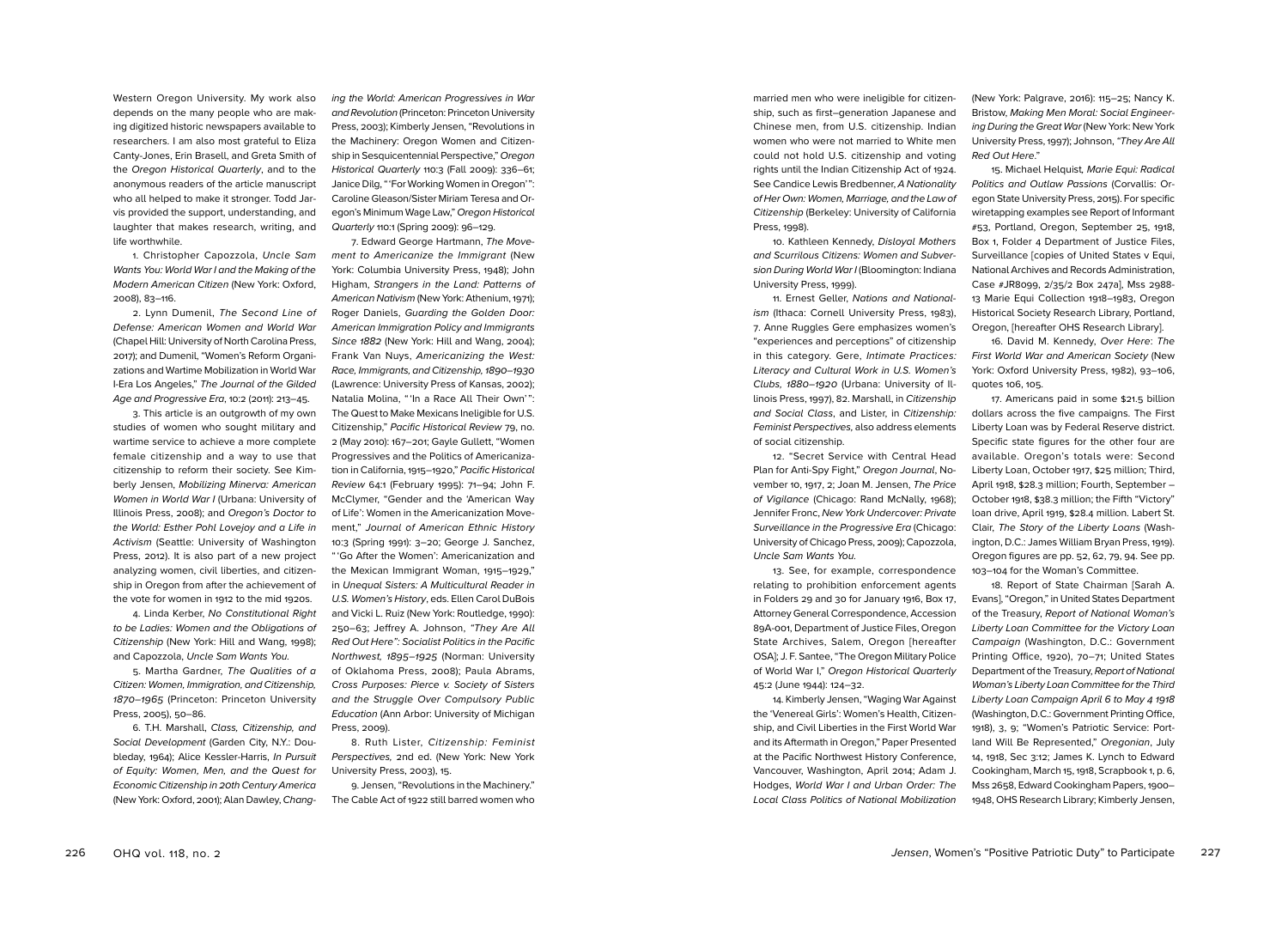"Sarah Ann Shannon Evans, (1854–1940)," *The Oregon Encyclopedia*, https://oregonencyclopedia.org/articles/evans\_sarah\_ann\_shannon\_1854\_1940\_/#.WJ88vRBYQ7A (accessed March 8, 2017). For more on the origins of and women's activism in the club movement see Karen Blair, *The Clubwoman as Feminist: True Womanhood Redefined, 1868–1914* (New York: Holmes & Meier, 1980); and Sandra Haarsager, *Organized Womanhood: Cultural Politics in the Pacific Northwest, 1840–1920* (Norman: University of Oklahoma Press, 1997).

19. "Reproduction of Third Liberty Loan Questionnaire," *Oregonian*, March 8, 1918, 6; "Women Volunteers Wanted to Work on Questionaires [sic] *Oregon Statesman* (Salem), March 26, 1918, 6; "Liberty Loan Organization is Complete," *Grants Pass Daily Courier*, March 31, 1918, 1, 5. See the correspondence in Folder 1, "Liberty Bonds and Loans, and War Matters, 1918," File 10, Box 4, Series KL 009: Numerical Correspondence, Records of the Klamath Indian Agency, RG 75, Bureau of Indian Affairs, National Archives at Seattle, Seattle, Washington.

20. R.E. Lee Steiner, "United States Third Liberty Loan Campaign, Instructions for Workers," Folder 1, Box 9, World War I Publications and Ephemera, Oregon State Defense Council Records 87A-42 2/20/2/7, OSA. Emphasis in original. For examples of newspaper coverage see "Ready to Open Loan Campaign," *Bend Bulletin Weekly*, April 4, 1918, 1; "How Returns are Noted," *Bend Bulletin*, April 6, 1918, 3.

21. See, for example, "Partial List of Liberty Bond Subscribers," *Hood River Glacier*, April 25, 1918, 8; "Liberty Bond Subscriptions," *Seaside Signal*, October 18, 1917, 6; "Banks Asked to Send Mail Tribune Lists of Patriots," *Medford Mail Tribune*, October 27, 1917, 1; "Portland Lagging in Liberty's Task," *Oregonian*, September 24, 1918, 1, 8.

22. "Citizens Invited to Join Vigilantes," *Oregon Journal*, March 3, 1918, 12. The group was formerly the Anti-Sedition League.

23. Telegram from William Gibbs McAdoo to Edward Cookingham, April 13, 1918, Cookingham Papers, OHS Research Library; "Oregon is First to Boost Loan Over," *Oregonian*, April 13, 1918, 14.

24. "Bond for Every 3D Person, Plan," *Oregon Journal*, August 28, 1918, 1.

25. "Big Parade to End in Rally at Local Park," *Oregon Statesman* (Salem), September 15, 1918, 1, 2; "Slackers and Shirkers of the Fourth Loan to be Hunted Down in the City Campaign," *Oregon Journal*, September 22, 1918, 2; "Multnomah Guard Companies Called for Special Liberty Loan Service," *Oregonian*, September 23, 1918, 1.

26. See Kimberly Jensen, "'Neither Head nor Tail to the Campaign': Esther Pohl Lovejoy and the Oregon Woman Suffrage Victory of 1912," *Oregon Historical Quarterly* 108:3 (Fall 2007): 350–83;and John Milton Cooper, Jr., *Pivotal Decades: The United States, 1900– 1920* (New York: W.W. Norton, 1990), 293–94.

27. "Third Liberty Loan Planned," *Bend Bulletin*, March 23, 1918, 1, 2; "To Open Drive with Meeting," *Bend Bulletin*, March 26, 1918, 1, 4; "Crowd Attends Liberty Rally," *Bend Bulletin*, April 8, 1918, 1, 2.

28. "Eugene Patriots Wax Enthusiastic," *Oregonian*, April 21, 1918, Sec 3:10.

29. "Liberty Temple Built in One Day," *Oregonian*, March 11, 1918, 1; "Women's Patriotic Service: This Will be the Week," *Oregonian*, April 7, 1918, Sec 3:12.

30. "Tillamook Celebrates With Parade," *Oregon Journal*, April 21, 1918, 12; and "Liberty Temple Finished," *Bend Bulletin*, November 1, 1918, 1.

31. "Dallas Women Buy Liberty Bond," *Oregonian*, June 10, 1917, Sec 1:8; "Women Sell \$12,650 Liberty Loan Bonds," *St. Helens Mist*, April 12, 1918, 1; Minutes of the Oregon Central WCTU, April 10 1918, p. 47 and September 25 1918, p. 75, Folder 1 Central Union Minute Book 1917–1922, Box 7, Mss 2535, Woman's Christian Temperance Union of Oregon Records, 1881–1990, OHS Research Library; Minutes of the Regular Meeting of the Portland Woman's Club September 27, 1918, p. 78 and April 25, 1919, p. 113, Bound Volume "Club, 1917–1923," Folder 10, Box 1, Mss 1084, Portland Woman's Club (Or.) Records, 1895–1995, OHS Research Library; Minutes of the Portland AAUW Board, March 2, 1918 [volume not paginated] Folder 6, AAUW Portland Board Minutes 1915–1923, Box 1, Mss 2964 American Association of University

Women Portland Branch Records, 1881–1992, OHS Research Library.

32. "Employes [sic] of the Multnomah Hotel," *Oregonian*, October 28, 1917, Sec 2:7; "Woolen Mills Employes [sic] Buy Bonds," *Oregonian*, September 18, 1918, 4; "Grade Teachers' Association Shows Steady Growth," *Oregonian*, December 30, 1917, Sec 3:8. Some teachers purchased two bonds so that the group could claim 100 percent subscription rates equal to their numbers.

33. Minutes of Derthick Club, April 5, 1918, p. 70, Book 2, October 1912–November 1915, Acc 28505, Derthick Club Records, OHS Research Library. My sincere thanks to Geoff Wexler for bringing this rich collection to my attention.

34. Regular Meeting of the Corvallis Woman's Club August 27, 1917, p. 267, Bound Volume, Minutes 1906–1918, Box 2, Accession 1984-106, Corvallis Woman's Club Collection, Benton County Historical Society, Philomath, Oregon; "'Shop Early and Buy Liberty Bond' Slogan of Women," *Pendleton East Oregonian*, October 12, 1917, 1; Meeting of the Portland Women's Research Club, December 30, 1918, p. 60, Book 1, Minutes 1916–1921, Box 1, Mss 1642, Portland Women's Research Club Records, OHS Research Library; "Liberty Girls of McMinnville Who Assisted in Liberty Loan," *Oregonian*, April 28 1918, Sec 3:10.

35. [Evans], "Oregon," *National Woman's Liberty Loan Committee for the Victory Loan,* 70.

36. "Response of Loyal Women Entitles State to Tribute," *Oregonian*, December 30, 1917, Sec 3:8; "Woman Suffragists Have Good Loan Record," *Oregonian*, October 27, 1918, Sec 3:7.

37. "Women to Do Part," *Oregonian*, April 3, 1918, 13; "Women's Patriotic Service: To be Ready to Work for the Fourth Liberty Loan," *Oregonian*, April 28, 1918, Sec 3:10; "Women's Patriotic Service: In Anticipation of the Day," *Oregonian*, September 29, 1918 Sec 3:11; [Evans], "Oregon," in *Report of National Woman's Liberty Loan Committee for the Victory Loan,* 70–71.

38. "Women's Patriotic Service: This Will be the Week."

39. Irma Jeannette Mentz in the Cook County, Illinois, Marriages Index, 1030403; 1930 United States Federal Census for Irma M Sears Oregon Multnomah Portland (Districts 1-219) District 21, Ancestry.com; "Women's Patriotic Service: To Be Ready to Work for the Fourth Liberty Loan*," Oregonian*, April 28, 1918, Sec 3:10; "Women to Do Part."

40. "Women to Do Part." Estelle Curry directed the foreign language canvass during the Fourth Liberty Loan drive. See "Foreigners Help Out in Big Loan Drive," *Oregonian*, September 29, 1918 Sec 3:11; "Society: Woman's Committee for Work Among Foreign Speaking People," *Oregonian*, September 21, 1918, 10.

41. "Women's Patriotic Service: To Be Ready to Work."

42. Sarah A. Evans to Co-Workers in Past Liberty Loan Campaigns," Folder 1, Box 6, Mss 1514, Military Collection, OHS Research Library; "Victory Liberty Loan," *Oregon Journal*, April 23, 1919, 11; "Victory Liberty Loan Women of Portland," *Oregonian*, April 23 1919, 11; "Women Issue Loan Appeal," *Oregonian*, May 2, 1919, 14; [Evans], "Oregon," *National Woman's Liberty Loan Committee for the Victory Loan*, 71; "Women's Activities: Mrs. Charles E. Curry," *Oregonian*, May 7, 1919, 12.

43. [Evans], "Oregon," *National Woman's Liberty Loan Committee for the Victory Loan*, 71; "Women to Do Part."

44. Annette Martha Bartholomae was the first to study the case of M. Louise Hunt in detail. See Bartholomae, "The Library Board and the Conscientious Objector: A Study in War Hysteria" (Master's Thesis, Portland State University, 1968); Bartholomae, "A Conscientious Objector: Oregon, 1918," *Oregon Historical Quarterly* 71, no. 3 (September 1970): 213–245. Wayne A. Wiegand, "Oregon's Public Libraries During the First World War," *Oregon Historical Quarterly* 90:1 (Spring 1989): 39–63 draws on Bartholomae for his section on the Hunt case as did E. Kimbark MacColl in *The Growth of a City: Power and Politics in Portland, Oregon 1915–1950* (Portland, Ore.: The Georgian Press, 1979), 149–54. Adam Hodges summarizes MacColl with his discussion of the Hunt case in *World War I and Urban Order*, 52–53. Additional newspaper sources, many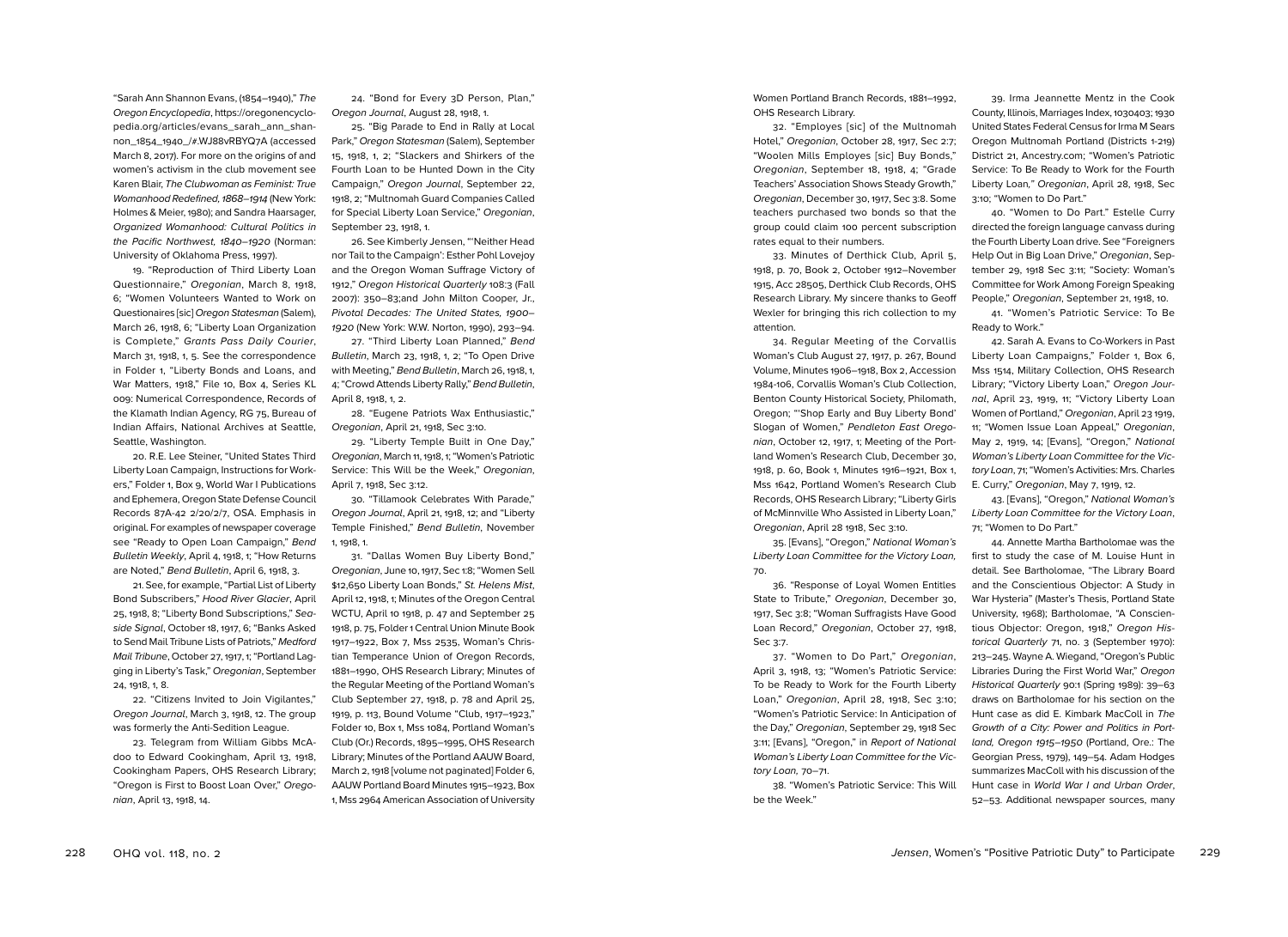available more readily in digital format, and new questions about Louise Hunt's case with ideas of women's citizenship in mind, enable new analysis here.

45. See "Gov. West to Make Opening Address at College Conference," *Oregon Journal* April 19, 1914, Sec 2:8.

46. "Librarian with Big Pay Will Not Purchase Bonds," *Portland Evening Telegram*, April 12, 1918, 1, 2; "Citizens Rise in Protest on Board's Action," *Portland Evening Telegram*, April 13, 1918, 1, 2; "Regarding Miss Hunt," *Portland News*, April 13, 1918, 1; "Library Board Allows Pacifist to Resign Post," *Portland Evening Telegram*, April 15, 1918, 1, 2.

47. "Library Board Will Take Up Hunt Case Again," *Oregon Journal*, April 14. 1918, 4; "Women's Federation Meeting is the Most Important Yet Held," *Oregon Journal*, April 14, 1918, 22; "Discharge of Miss Hunt is Demanded," *Oregonian*, April 14, 1918, 1, 12; "Citizens Rise in Protest," 2; "Miss Mary Isom Also Charged with Disloyalty," *Portland Evening Telegram*, April 15, 1918, 1." Bartholomae quotes from "Library Board Will Take Up Hunt Case Again," and Wiegand quotes from Bartholomae on the women's club vote. Bartholomae, "A Conscientious Objector," 232; and Wiegand, "Oregon's Public Libraries during the First World War," 54.

48. "Citizens Rise in Protest," 2; "Discharge of Miss Hunt is Demanded," 1, 12.

49. "Librarian with Big Pay," 2; "Miss Louise Hunt is Cleared by Board," *Oregonian*, April 13, 1918, 8.

50. "Librarian with Big Pay," 2. Bartholomae ("A Conscientious Objector," 224, *n*21) quotes this but attributes the source to the *Oregonian* rather than to the *Portland Telegram*.

51. "Portland Librarian Radical in Declaring Loyalty to Kaiser," *Daily Capital Journal* (Salem), April 12, 1918, 8; "The Portland Incident," *Eugene Daily Guard,* April 17, 1918, 4.

52. "Citizens Rise in Protest," 2; "Discharge of Miss Hunt Demanded," 1. Hunt became the respected chief librarian of the Racine, Wisconsin Public Library and died in Portland, Maine in 1960. See "Business Women Tell Advantages of Their Various Positions," *Decatur* [Illinois] *Herald*, July 12, 1933, 10; and Bartholomae, "A Conscientious Objector," 245.

53. Helquist, *Marie Equi*, 162–63 and *passim;* Kennedy, *Disloyal Mothers*, 90–110.

54. I made a similar point in my analysis of popular representations of female soldiers as either "mannish" lesbians or prostitutes. See Jensen, *Mobilizing Minerva*, 70 and *passim*.

55. Evans made her report about the mothers' parades in Report of State Chairman [Sarah A. Evans], "Oregon," United States Department of the Treasury, *Report of National Woman's Liberty Loan Committee for the Fourth Liberty Loan* (Washington, D.C.: Government Printing Office, 1918), 21. This report and the *Report of National Woman's Liberty Loan Committee for the Victory Loan* mention only Evans's mothers' parades, and no other digitized newspapers outside of Oregon include accounts.

56. "Entire Liberty Loan First Day," *Oregon Journal*, September 8, 1918, 1, 2.

57. "Women Taking Active Part in Loan Campaign," *Oregon Journal*, September 15, 1918, 4; "Parade of Mothers of Sons at Front is Most Impressive Seen Here," *Oregon Journal*, September 22, 1918, 1. For examples of cities see "War Mothers Parade Tonight for Liberty Bonds," *Medford Mail Tribune*, September 21, 1918, 6; "City Has Fourth of Its Quota for Loan," *Oregon Journal*, September 21, 1918, 1, 2; "Liberty Loan Drive Opened at Dallas by Parade of Mothers," *Oregon Journal*, September 21, 1918, 5; "Many Proud Mothers in Liberty Loan Parade," *Eugene Morning Register*, September 22, 1918, 8; "Mothers' Day Parade a Big Success," *Grants Pass Daily Courier*, September 23, 1918, 1; "Four Hundred Patriotic Women March in Parade," *Oregon Statesman* (Salem), September 22, 1918, 1.

58. "Mothers' Parade to be Big Feature of Next Loan Campaign," *Oregon Journal* September 12, 1918, 18.

59. "Governor Urges Mothers' Parade," *Oregon Journal*, September 14, 1918, 7. His endorsement appeared in newspapers across the state. See, for example, "Mother Parade Has Approval of Withycombe," *Oregon Statesman* (Salem), September 14, 1918, 3.

60. See, for example, "Three Mothers Bearing 5 Star Flags to March," *Oregon Journal*, September 19, 1918, 2; "Mothers Day [sic] Parade Here Saturday Eve," Klamath Falls *Evening Herald*, September 20, 1918, 4.

61. Erika Kuhlman, *Of Little Comfort: War Widows, Fallen Soldiers, and the Remaking of the Nation after the Great War* (New York: New York University Press, 2012).

62. Erika Weisensee, "Portland Rose Festival," *The Oregon Encyclopedia*, https:// oregonencyclopedia.org/articles/portland\_ rose\_festival/#.WApbgdzisfp (accessed March 9, 2017); "Local Labor Hosts March in Pageant," *Oregonian*, September 3, 1918, 1, 6.

63. "Goggles, Girl Debaters New Factor at Franklin," *Oregonian*, April 23, 1916, Sec 5:10; Portland City Directory [hereafter PCD] 1920, 294.

64. "Panorama of Nations is Cheered by Crowds," *Oregon Journal*, July 4, 1918, 11; "All Nations March in Vast Portland Pageant," *Oregon Journal*, July 4, 1918, 1; "Pageant Most Distinctive in City's History," *Portland Telegram*, July 4, 1918, 1, 10. The 1920 census counted 53 Armenians in Oregon and 235 in Washington State. Earlene Craver, "On the Boundary of White: The *Cartozian* Naturalization Case and the Armenians, 1923–1925," *Journal of American Ethnic History* 28:2 (Winter 2009): 47.

65. "Allied Women to Parade State Fair," *Oregonian*, September 23, 1918, 8; "Women Assist in Presenting Picture Play," *Oregon Journal*, November 17, 1918, Sec 2:8; "Women's Patriotic Service: 'Crashing Through to Berlin'," *Oregonian*, October 13, 1918, 8.

66. Peter Balakian, *The Burning Tigris: The Armenian Genocide and America's Response* (New York: HarperCollins, 2003).

67. "Luncheon to Open Big Relief Drive," *Oregonian*, February 3, 1918, 18.

68. "Portland Residents Recall Turk Crimes," *Oregonian*, March 6, 1919, 12.

69. Michel Trouillot, *Silencing the Past: Power and the Production of History* (Boston: Beacon Press, 1995), 121.

70. "Armenian Fight Begun in Court," *Oregonian*, May 9, 1924, 1, 2, quote 2; and Craver, "On the Boundary of White," 46*. U.S. v. Tatos Osgihan Cartozian*, U.S. District Court, District of Oregon, Portland, May 8–9, 1924.

71. "Allied Women to Parade State Fair"; "Women Assist in Presenting Picture Play"; "Women's Patriotic Service: 'Crashing Through to Berlin'."

72. Marie Rose Wong, *Sweet Cakes, Long Journey: The Chinatowns of Portland, Oregon* (Seattle: University of Washington Press, 2004), 175–81; *PCD* 1923, 1151; "Minister Pleads for Toil," *Oregonian,* June 12, 1920, 10.

73. "Chinese Entertainment is Excellent and Profitable," *Oregonian*, March 19, 1921, 7; "Chinese Tots Who Are Selling Life Saving Stamps for Relief Fund," *Oregonian*, March 13, 1921, Sec 4:6.

74. YWCA Board Meeting Minutes October 24, 1919, p. 62, Box 9A, Bound Volume Board Minutes October 22, 1918–January 22, 1924, and Pearl Moy Membership Record, p. 66, Box 4, Folder 5 Bound Volume, Memberships 1920–1921, Portland YWCA Records, Aubrey R. Watzek Library Special Collections & Archives, Lewis and Clark College, Portland, Oregon [hereafter Watzek Library]; "Women's Activities: Y.W.C.A. Will Hold Special Americanization Services," *Oregonian*, February 17, 1922, 12; "Girl Life in China," *Oregonian*, November 18, 1921, 12. Judy Yung notes similar work among Chinese American women in San Francisco. See Yung, *Unbound Feet: A Social History of Chinese Women in San Francisco* (Berkeley: University of California Press, 1995), 96.

75. YWCA Board Meeting Minutes October 24, 1919, p. 62; October 27, 1919, p. 68; November 12, 1919, p. 72, Box 9A, Bound Volume Board Minutes Oct 22 1918–Jan 22 1924, Portland YWCA Records, Watzek Library. The minutes do not discuss whether staff honored this policy change in practice, but no more discussion appears.

76. "Chinese Student Life is Found Full of Interest and Delight," *Oregonian*, April 23, 1922, Sec 5:1.

77. Ibid.

78. For the national view, see Adriane Danette Lentz-Smith, *Freedom Struggles: African Americans and World War I* (Cambridge, Mass.: Harvard University Press, 2009); Nikki Brown, *Private Politics and Public Voices: Black Women's Activism from World War I to the New Deal* (Bloomington: Indiana University Press, 2006).

79. "Colored Women's Patriotic Drive Association," *Oregonia*n, April 7, 1918, Sec 3:12. 80. "Parade of Mothers of Sons at Front," 1. 81. "Loyal Thousands Aid Red Cross,"